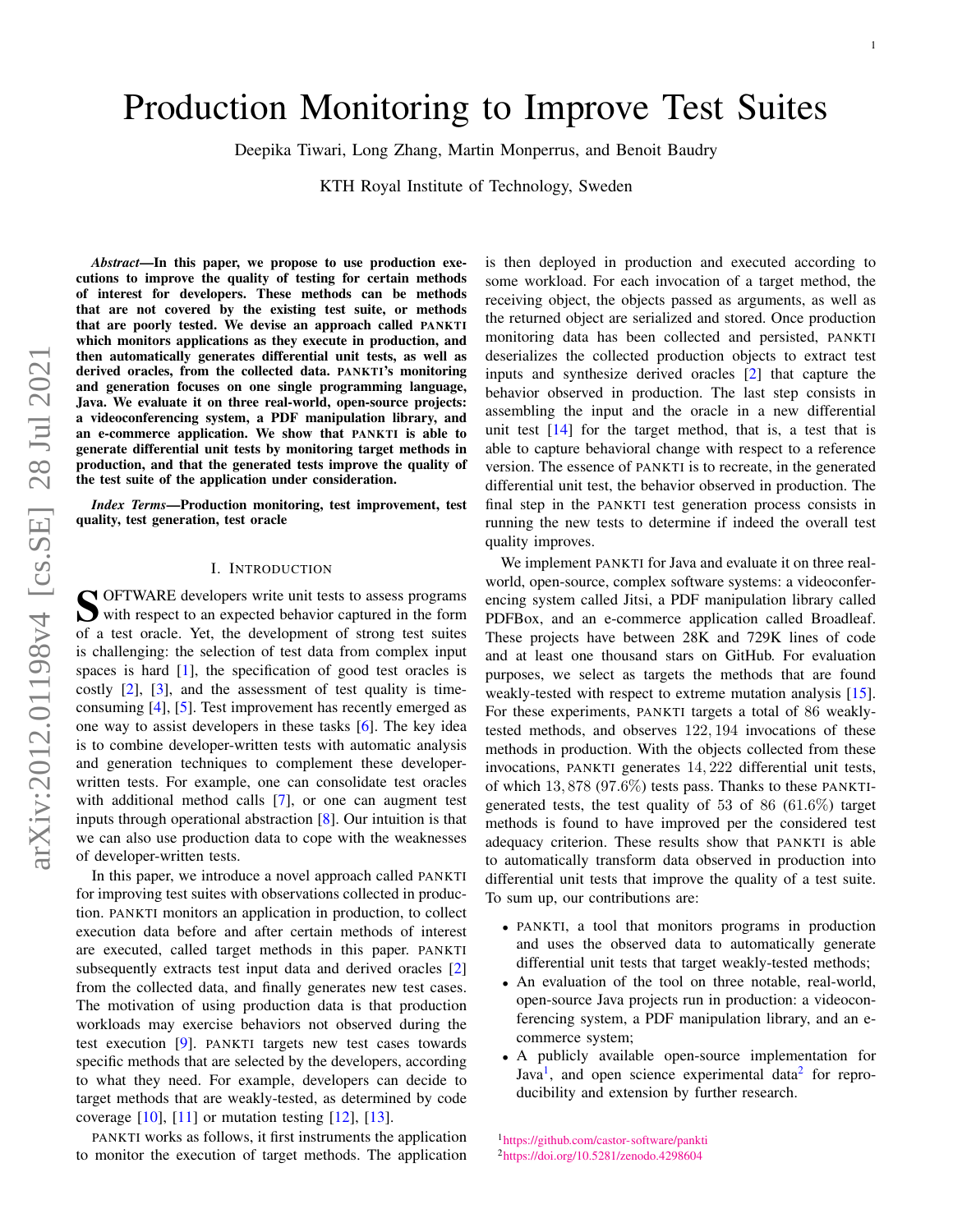In [section II,](#page-1-0) we describe our approach for test generation by monitoring programs in production. [section III](#page-4-0) describes our evaluation methodology, [section IV](#page-6-0) describes experimental results, [section V](#page-10-0) discusses key insights and challenges from these results, [section VI](#page-13-0) discusses related work, and [section VII](#page-14-15) concludes the paper.

# <span id="page-1-0"></span>II. THE PANKTI APPROACH TO TEST GENERATION

This section describes the details of our technical contribution. Our tool, called PANKTI, exploits observations in production in order to generate new tests that complement the test suite of a Java application.

#### *A. Overview*

The key concepts to describe PANKTI are defined below.

Test improvement: Test improvement is the process of strengthening an existing manually-written test suite, to en-hance a specific, measurable test adequacy criterion [\[16\]](#page-14-16), [\[17\]](#page-14-17). This is the main goal of PANKTI.

Target methods: PANKTI focuses on specific methods, for which it will generate new tests. Developers are responsible for selecting these methods based on their test adequacy criterion of choice. For example, PANKTI can target methods in the code that are not fully covered by the test suite. We discuss target method selection in [subsection II-B.](#page-1-1)

Production workload: In our study, a production workload is a sequence of inputs and interactions given to the program in production over a certain period [\[18\]](#page-14-18). For instance, a production workload of a PDF reader is to open and scroll over a PDF file.

Differential unit test: PANKTI is designed to generate unit tests that are small, clear, and capture a targeted test intention. The PANKTI unit tests all include an oracle that is based on the behavior observed in production. This production-based oracle can be considered as a derived test oracle per the classification of Barr *et al.* [\[2\]](#page-14-1). These unit tests aim to detect behavioral changes between the version monitored for test generation and upcoming revisions of the program, and are thus called "differential unit tests" by Elbaum *et al.* [\[14\]](#page-14-13). To sum up, PANKTI generates differential unit tests with a derived oracle based on production data.

Production object profile: When PANKTI monitors the execution of an application under consideration with a specific workload, it collects one production object profile each time one of the target methods is invoked. We define an object profile as a quadruplet <  $method, receiving, parameters, result > as follows: given$ a target method invocation, we monitor the receiving object that the method is invoked on, with the objects or values passed as parameters to the method, if any, as well as the result object or value returned from the method.

[Figure 1](#page-2-0) gives an overview of the PANKTI pipeline for test generation. Our approach operates over three inputs: the source code of an application; a set of methods for which developers wish to get new tests; and one production workload. The output of PANKTI is a collection of differential unit tests for

the target methods that have been invoked at least once while executing the application.

The workflow of PANKTI is structured in three phases. First, PANKTI instruments each target method with binary instrumentation, to collect runtime data about its execution context. Second, PANKTI executes the application with the input workload and collects runtime object profiles for each invocation of the target methods. Third, PANKTI generates differential unit tests for the target methods. When the target methods are selected based on a test adequacy criterion, PANKTI selects the generated tests that improve the test quality for the method, according to that criterion. The key concepts of PANKTI are illustrated in the next section, and the different steps of our pipeline are presented in detail in the following sections.

# <span id="page-1-1"></span>*B. Selection of Target Methods*

PANKTI performs generation of differential unit tests for a subset of the methods of the application, this subset is chosen by the developer and passed as input configuration to PANKTI. Focusing the generation on specific methods is important to ensure the relevance of the generated tests for the developers.

There are different ways for developers to choose a set of target methods. For example, developers might want to target the methods that implement the latest released feature, or to target the methods added or modified in the most recent commit [\[19\]](#page-14-19). Developers may manually specify the targets based on any combination of factors [\[4\]](#page-14-3). If there exists a test suite for the application, developers can pick as targets the methods that are not covered by this test suite [\[9\]](#page-14-8), or choose targets based on test inadequacies [\[20\]](#page-15-0). For example, a method may be considered as a target if it is covered by the test suite, but has surviving mutants [\[12\]](#page-14-11), or if no test fails if its body is removed [\[21\]](#page-15-1). The test generation process of PANKTI does not depend on how the target methods are selected.

#### *C. Working Example*

Here we illustrate the concepts of PANKTI with a concrete example, taken from PDFBox<sup>[3](#page-1-2)</sup>, an open-source application to work with PDF files [\[22\]](#page-15-2). [Listing 1](#page-2-1) shows a method called getName extracted from PDFBox. This method accepts four integer arguments, which are used as identifiers for the font name, platform, encoding, and language, respectively. It returns the name of the font corresponding to the integer identifiers, or null if the identifiers are not found. We say that getName is inadequately tested by the original test suite of PDFBox, since replacing its body with the statements return null;, return "A";, or return ""; is undetected by the 7 existing test cases that trigger its execution [\[21\]](#page-15-1). This means that getName is weakly-tested because, in spite of being covered by multiple tests, its output is not specified by a single oracle in the test suite [\[23\]](#page-15-3).

When we run PDFBox with a production workload, we observe that getName gets invoked 650 times, and we collect 563 production object profiles. One of these object profiles is

<span id="page-1-2"></span><sup>3</sup><https://github.com/apache/pdfbox/tree/2.0.21>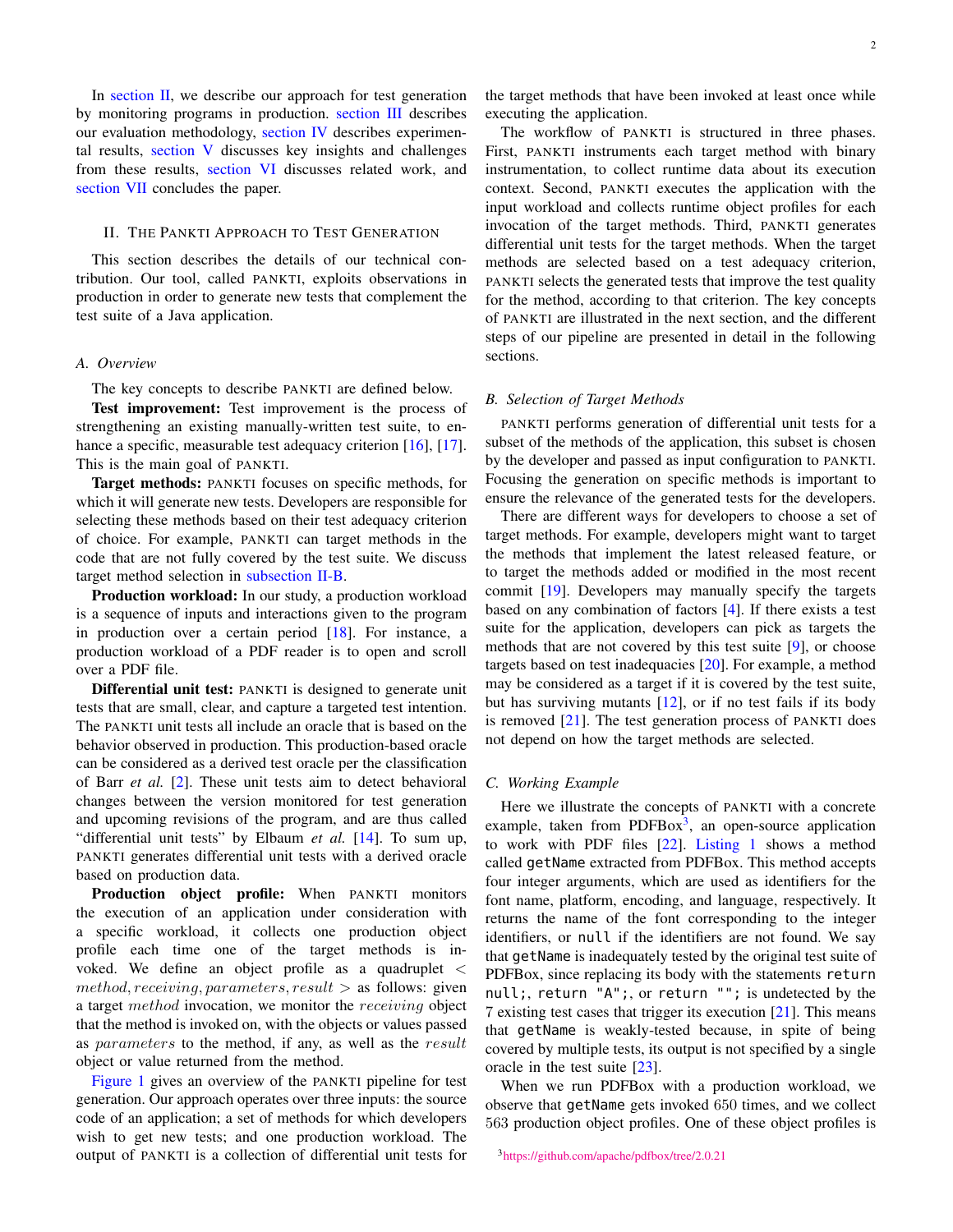<span id="page-2-0"></span>

Fig. 1: The PANKTI pipeline: Transforming production workloads into differential unit tests to improve testing of target methods according to a test adequacy criterion.

<span id="page-2-1"></span>

<span id="page-2-2"></span>

Fig. 2: A production object profile for the target method in [Listing 1](#page-2-1)

illustrated in [Figure 2.](#page-2-2) It includes the  $receiving$  object, which is the NamingTable object that getName is invoked on, the four integers passed as parameters to it, and the String object returned as a result from this invocation of getName. All the elements of the object profile are serialized in XML format.

[Listing 3](#page-3-0) shows a differential unit test generated for getName, based on the production object profile illustrated in [Figure 2.](#page-2-2) In the generated test, each element in the object profile is deserialized into its corresponding object. The generated assertion checks the equality between the String object as observed in production (expected value for this differential unit test), and the result returned from getName invoked on the deserialized NamingTable object, passing the same integer parameters.

<span id="page-2-3"></span>

Listing 2: Excerpt showing bytecode transformation of the target method in [Listing 1](#page-2-1)

#### *D. Execution with Observability*

A unique feature of PANKTI consists in observing the execution of a program in production to collect data for test generation. This execution with observability is articulated around the following three steps.

*1) Code Instrumentation:* The target methods under consideration are instrumented. The instrumentation of target methods consists of adding all the bytecode instructions required to monitor the execution context, before and just after the method invocation. For instance, the bytecode of the method getName in [Listing 1](#page-2-1) is transformed into [Listing 2,](#page-2-3) post-instrumentation. The highlighted lines in the excerpt in [Listing 2](#page-2-3) show the instructions added to the original bytecode of getName. The probe before the method invocation collects a snapshot of the state of the receiving object, i.e., the object the method is being invoked on, as well as the state of any object passed as parameter to the method. The probe after the invocation, saves the object returned by the method.

PANKTI depends on the instrumentation of target methods at the bytecode level in a Java application in production. The key challenge here is to find a robust and reliable framework that can perform this instrumentation at scale, in the production environment.

*2) Collection of Production Object Profiles:* When the application executes under a specific workload, the instrumentation code for each target method, such as the one in [Listing 2,](#page-2-3) generates one production object profile <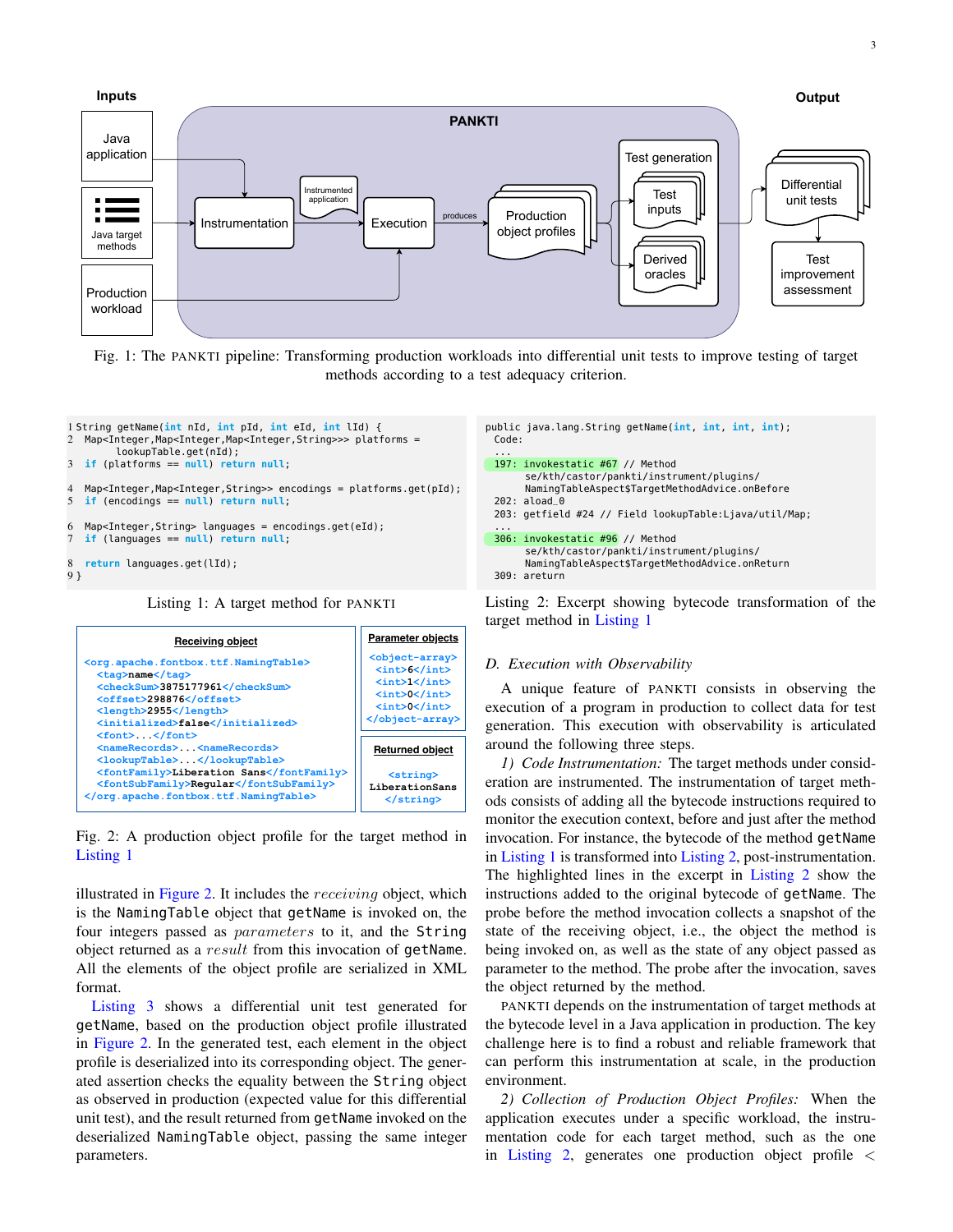method, receiving, parameters, result >, each time the  $1$ <sup>@Test</sup> target method is invoked. PANKTI collects production object profiles in real time, and saves them to the disk. Production objects can be large and complex, with several levels of nesting with sub-objects. Serialization of very deeply nested objects is known to be hard  $[24]$ ,  $[25]$ . For this reason, PANKTI requires state-of-the-art serialization technology, which will be presented in [II-G.](#page-3-1) Another crucial requirement of PANKTI is  $^{9}_{10}$  } to save the objects in a human-readable format, because they are meant to be used in generated tests read by developers.

<span id="page-3-4"></span>*3) Selection of Object Profiles:* During a pilot experiment, we made two important observations: some target methods are invoked thousands of times as the application executes; some of the serialized objects are very large. For instance, the method toUnicode(int) in PDFBox was invoked 30, 840 times with our selected production workload, and the PDTrueTypeFont object it was invoked on had nesting up to 13 levels deep. In production, there is a limited amount of space available to save object profiles. Based on these observations, PANKTI uses a threshold on the maximum size of serialized object profiles. The size threshold is one configuration parameter of PANKTI, for which the default value is 200 MB. This implies that object profiles are collected for each invocation of a target method, provided this threshold is not encountered for that method.

# <span id="page-3-5"></span>*E. Generation of Test Cases*

The test generation phase of PANKTI processes the object profiles collected in production to synthesize differential unit tests for the target methods that have been invoked at least once.

We have observed that a target method is often invoked in the same context and the set of collected production object profiles for one specific target method contains redundant data. For instance, the method getName in [Listing 1](#page-2-1) is invoked 650 times during execution with our selected workload. We collect production object profiles for 563 invocations, as per the size threshold discussed in the previous section. Of these 563 object profiles, 273 are unique. The first step for test generation is to select unique profiles.

Second, for each unique profile, PANKTI generates a differential unit test that follows a systematic template. First, the test case deserializes each part of the object profile: the receiver, the parameters, and the result object. Second, the test case invokes the method on an object initialized with the deserialized receiving and passes the set of deserialized parameters to the method call. Third, we generate an assertion that expects the method invocation to return the same result as observed in production. The serialized representations of objects can vary in size, depending on the complexity of the corresponding object. For the sake of readability, PANKTI includes smaller representations directly in the generated test, but generates resource files for serialized representations that are more sizable. The corresponding objects are then deserialized from these files during the execution of the generated test. This is also the methodology adopted by [\[26\]](#page-15-6). For example, PANKTI generated the test case shown in [Listing 3,](#page-3-0) for the method

```
2 public void testGetName() {
  3 // generated test for target NamingTable.getName
4 File fileReceiving = new File("receiving.xml");
  NamingTable receivingObject = deserializeObject(fileReceiving);
  6 String returnedObject = "<string>LiberationSans</string>";
   String expectedObject = deserializeObject(returnedObject);
8 assertEquals(expectedObject,
                receivingObject.getName(6, 1, 0, 0));
```
Listing 3: A generated differential unit test for the target method in [Listing 1](#page-2-1)

in [Listing 1,](#page-2-1) based on the production object profile illustrated in [Figure 2.](#page-2-2) Lines 4 and 5 in the test fetch the *receiving* object that was observed in production from a resource file and deserialize it. Lines 6 and 7 deserialize the result. Line 8 is the test oracle that asserts an equality between the result that was observed in production and the value returned by the target method getName when it is invoked with the parameters as obtained from the production object profile.

Deserialization of arbitrary objects is a hard problem [\[24\]](#page-15-4), [\[25\]](#page-15-5), and can sometimes result in an object that is not identical to the one observed in production. Since PANKTI fully relies on a full serialization-deserialization cycle, we need production grade serialization technology.

#### *F. Test Improvement Assessment*

The final step of the PANKTI pipeline assesses and filters the test cases generated for each target method. Here, we check three aspects: 1) that the generated test passes (see discussion in [subsection V-A\)](#page-10-1), 2) that it is not flaky<sup>[4](#page-3-2)</sup>, and 3) that the test improves the test adequacy criterion originally used to select the target methods.

The latter action is performed only if the application has a test suite and if the target methods were selected based on a test inadequacy criterion. In this case, the quality of the test suite before and after the test generation process is compared, per the test inadequacy criterion. If the quality is found to have improved, PANKTI is considered successful in generating a useful test.

#### <span id="page-3-1"></span>*G. Implementation*

PANKTI is implemented in Java. By default, PANKTI focuses on generating tests for public and non-static methods. The focus on public methods provides a clear intention for the generated tests, similar to what developers do in the original test suite. Since PANKTI collects object profiles to generate the test inputs and the oracle, we do not target static methods in order to focus the test generation on the invocation of methods on objects and not classes.

PANKTI uses Glowroot<sup>[5](#page-3-3)</sup> for code instrumentation and observability. Glowroot is an open-source, robust, and lightweight application performance management tool. PANKTI extends its production monitoring and instrumentation capabilities using its Plugin API.

<span id="page-3-3"></span><span id="page-3-2"></span><sup>&</sup>lt;sup>4</sup>we run it 5 times per  $[27]$ <sup>5</sup><https://glowroot.org/>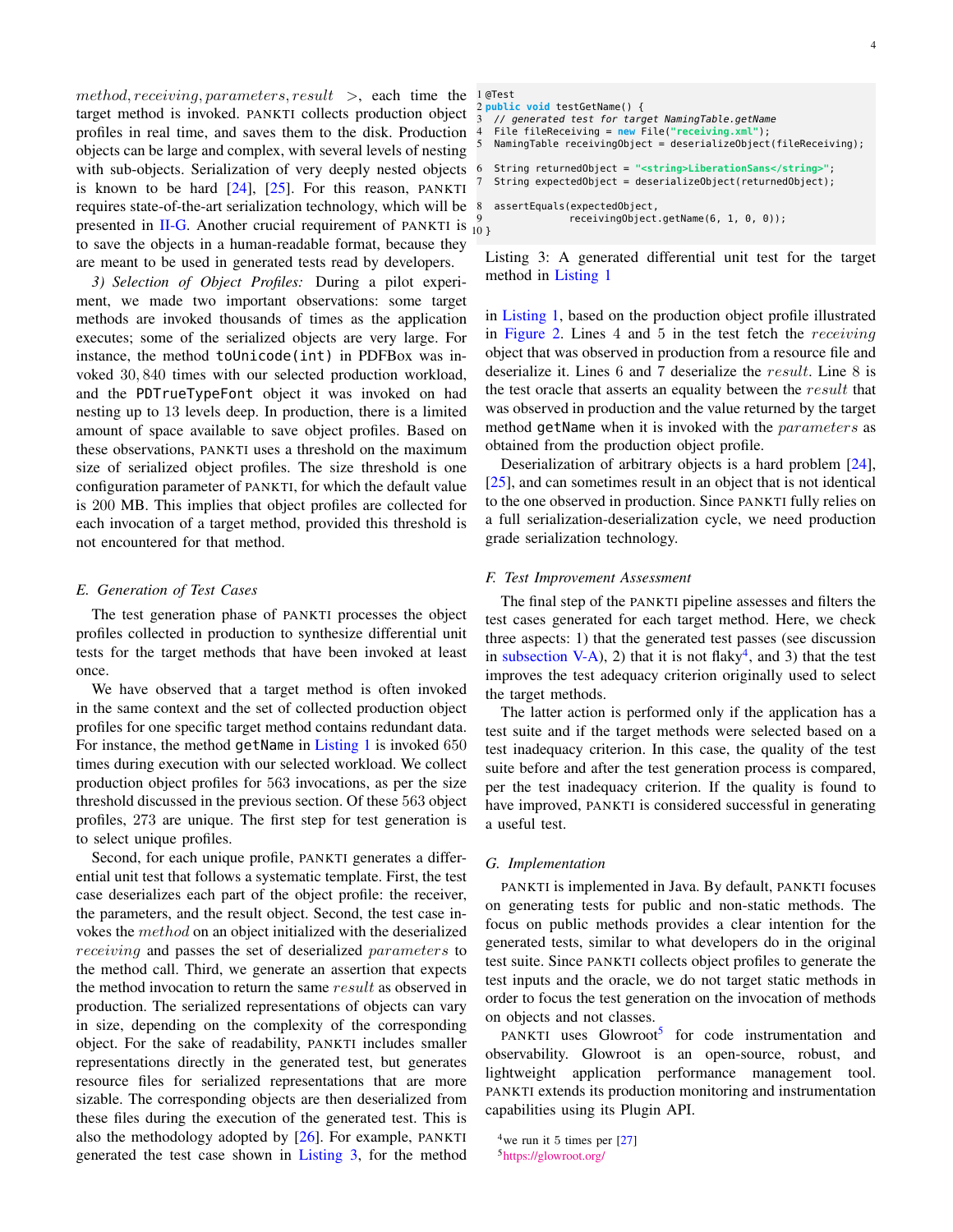The serialization and deserialization of production object profiles rely on the XStream library<sup>[6](#page-4-1)</sup>. XStream is a state-ofthe art library for serialization, is very robust, can handle arbitrarily complex objects, and allows the registration of custom converters. This library has also been proven to be an effective serialization tool in previous research [\[14\]](#page-14-13), [\[28\]](#page-15-8), [\[29\]](#page-15-9). Through a parameter, PANKTI can be configured to generate tests with serialized object strings in XML, JSON, and all other formats supported by XStream.

The test synthesis phase relies on Spoon [\[30\]](#page-15-10) for test code generation. Spoon is a code analysis and transformation library for Java programs. PANKTI leverages the code generation features of Spoon to generate tests that are syntactically correct.

In the last phase, we assess the quality of the tests by compiling and running them. If the target methods are selected based on a test adequacy criterion, we determine if the PANKTI tests improve the test suite with respect to the same criterion.

PANKTI is made publicly available for facilitating reproduction and future research on the topic, at [https://github.com/](https://github.com/castor-software/pankti/) [castor-software/pankti/.](https://github.com/castor-software/pankti/)

## III. EVALUATION METHODOLOGY

<span id="page-4-0"></span>This section describes our approach to evaluate PANKTI on real-world software systems. We discuss the criteria used to select the study subjects, their target methods and workloads, as well as the metrics computed for these projects.

#### *A. Study Subjects*

We perform a case-based research study [\[31\]](#page-15-11) to evaluate PANKTI. We select a set of study subjects according to the following criteria: 1) The project is a real-world, open-source product implemented in Java, built with Maven, and has a test suite; 2) The project has more than 1000 stars and more than 1000 commits, which is indicative of a popular and mature project; 3) The project builds, the test suite passes, and the project can be deployed with the computing resources of our research lab; 4) A realistic production workload for the project can be executed in our laboratory environment.

<span id="page-4-1"></span>We manually search for projects on GitHub that meet all of the above criteria, and select 3 of them. Jitsi/Jicofo is a component used in the Jitsi Meet videoconference system, a highquality conferencing solution which supports audio, video, and text communication. Jicofo is responsible for maintaining the connection of the participants of a Jitsi Meet conference. PDFBox is a robust and mature project by the Apache Software Foundation for producing and reading PDF documents such as legal decisions, invoices, and contracts. This PDF application provides capabilities such as digital signatures, image conversion, etc. It includes standalone command-line tools that can be invoked on PDF and text documents [\[22\]](#page-15-2). Our third subject is BroadleafCommerce (henceforth referred to as Broadleaf), which is an enterprise e-commerce framework based on Spring. Broadleaf provides all necessary components for a web shopping experience, such as user and product management, a front-end website, and API services.

<span id="page-4-2"></span>

| <b>PROJECT</b>   | VERSION         | #STARS | #COMMITS | LOC    |
|------------------|-----------------|--------|----------|--------|
| Jitsi/Jicofo     | stable- $48577$ | 14K    | 1.248    | 28.32K |
| <b>PDFBox</b>    | $2.0.21^{8}$    | 1.3K   | 8.244    | 728.8K |
| <b>Broadleaf</b> | $6.1.4 - GA9$   | 1.4K   | 16.964   | 197.5K |

The version, number of stars (#STARS), number of commits (#COMMITS), and lines of code (LOC) for each of these projects are shown in [Table I.](#page-4-2) The three projects have between 28K and 729K lines of code.

## <span id="page-4-3"></span>*B. Experiments with Production Workloads*

To generate differential unit tests using production data for each of our study subjects, we execute them in production conditions that are realistic, relevant, and reliable. This section describes our choice of workloads for each of the study subjects.

*1) Production workloads for Jitsi/Jicofo:* We hold a videoconference meeting to obtain a Jitsi/Jicofo workload. For this, we deploy the full Jitsi stack using the docker-jitsi-meet project. We create a meeting room for three members of the research lab for the experiment. The members join this meeting room from different IP addresses to have an hourlong meeting. During the meeting, all the participants turn on their camera and microphone. Each participant also sends at least one text message via the chat box.

<span id="page-4-4"></span>*2) Production workloads for PDFBox:* As documentation and archival become more digitized across all domains, the Portable Document Format, or PDF, has emerged as a standard to ensure platform-independence and interoperability with multiple user environments. To select realistic and non-trivial workloads to experiment with PDFBox, we shortlist five PDF documents from GovDocs1 [\[32\]](#page-15-12), an online corpora of PDF files made available for research and analysis. The same protocol has also been followed in previous research [\[33\]](#page-15-13). In order to have a good trade-off between the diversity of the files and the execution time for the experiments, we select the PDF documents based on the following criteria: 1) They have between 1 to 5 pages of text; 2) They include at least one image or photograph; and 3) Their size does not exceed 1.5 MB. The five documents that we use as part of the PDFBox workload are available as part of our replication package.

For each of the five selected documents, we invoke ten PDFBox features, which include the encryption of the PDF document with a password, decryption of an encrypted PDF document, extraction of text and images from a PDF document, etc. In summary, the workload to evaluate PANKTI on PDFBox is composed of  $5 \times 10$  different invocations to the PDFBox command line tool.

*3) Production workloads for Broadleaf:* The workloads for Broadleaf consist of general steps to purchase products online as an end-user: a user visits the homepage of the website

<sup>7</sup>[https://github.com/jitsi/jicofo/tree/stable/jitsi-meet\\_4857](https://github.com/jitsi/jicofo/tree/stable/jitsi-meet_4857) <sup>8</sup><https://github.com/apache/pdfbox/tree/2.0.21>

<sup>9</sup>[https://github.com/BroadleafCommerce/BroadleafCommerce/tree/](https://github.com/BroadleafCommerce/BroadleafCommerce/tree/broadleaf-6.1.4-GA) [broadleaf-6.1.4-GA](https://github.com/BroadleafCommerce/BroadleafCommerce/tree/broadleaf-6.1.4-GA)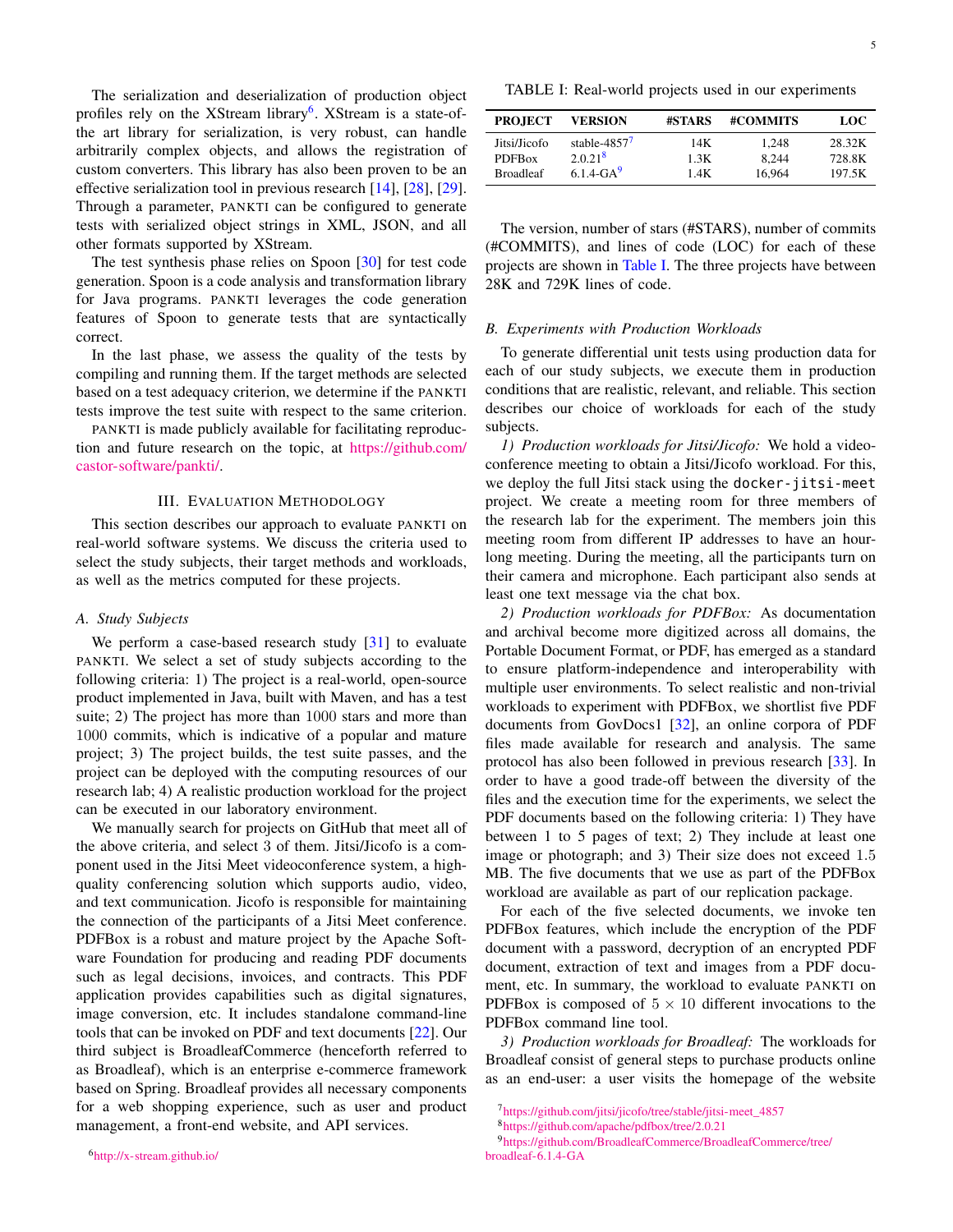first, then registers a new account and logs in, then views the web page to add some products into the shopping cart, and finally the user checks out the products and logs out. There are 871 HTTP requests in the workload, comprising of 865 GET requests and 6 POST requests. The GET requests are used to fetch product information and necessary files, such as JavaScript and CSS files. The POST requests are mainly for user registration, logging in, checking out products, and logging out.

# <span id="page-5-3"></span>*C. Experiments with System Tests*

System tests are typically designed to verify end-to-end uses of applications. They may exercise multiple and complex scenarios  $[34]$  or use cases  $[35]$  through the system. It is possible to generate differential unit tests from system tests, as proposed by the seminal papers of Elbaum *et al.* [\[14\]](#page-14-13) and Saff *et al.* [\[36\]](#page-15-16). Inspired by this related work in the area of test improvement, we perform an experiment where we use PANKTI with system tests, instead of a production workload.

The goal of this experiment is to demonstrate the ability of PANKTI to generate unit tests by observing the execution of systems tests. So first, we need to select system tests. However, there is no strict definition of what constitutes a system test. Per previous research, we note that system tests and unit tests differ in the extent of the application they exercise, or the number of lines of code they cover [\[37\]](#page-15-17). Consequently, as actionable definition, we define system tests as those tests in the original test suite of our study subjects that cover at least 1500 lines of code in the application (this threshold of 1500 lines of code to identify system tests was used in previous research [\[38\]](#page-15-18)). We measure the line coverage of each test with  $Jac_0C_0^{10}$  $Jac_0C_0^{10}$  $Jac_0C_0^{10}$ , in order to select the ones we consider as system tests.

We pass those system tests to PANKTI, which collects object profiles whenever target methods are invoked during their execution. The collected object profiles from system tests are then used to generate differential unit tests. The results of using PANKTI to carve differential unit tests from system tests will be discussed in [subsection IV-E](#page-10-2)

# <span id="page-5-4"></span>*D. Target Methods for The Evaluation*

For our evaluation, we use "pseudo-tested methods" as the test adequacy criterion  $[15]$ ,  $[21]$  to select target methods in the three projects. A method is said to be pseudo-tested if it is invoked at least once when running the test suite, but no test fails if its body is removed. This means that no existing test is able to detect extreme transformations of these methods. Pseudo-testedness is a state-of-the-art criterion that developers care about, as evaluated in user studies [\[21\]](#page-15-1). We use the Descartes<sup>[11](#page-5-1)</sup> tool to automatically identify pseudo-tested methods in the three study subjects.

This choice of targets for the evaluation implies a very clear way to assess the improvement provided by the PANKTI differential unit tests. A test for a specific target method is

<span id="page-5-1"></span><sup>11</sup><https://github.com/STAMP-project/pitest-descartes>

considered to be an improvement if the target method is no longer pseudo-tested.

# <span id="page-5-2"></span>*E. Measurements*

In this section, we introduce the metrics that we collect as part of our case-based study and assessment of PANKTI.

*Testing metrics.* First, we compute the following quantitative metrics capturing the test quality of the subjects:

1) Test suite method coverage, TMCov, represents the percentage of methods in the project that are covered by at least one test case in the original test suite.

2) Test suite line coverage, TLCov, represents the percentage of the lines of code in the project covered by at least one test case in the original test suite.

3) Workload method coverage, WMCov, determines the percentage of methods in the project that are invoked when we execute the project with our selected production workload. 4) Workload line coverage, WLCov, determines the percentage of lines of code in the project that are executed with the selected workload.

5) Target methods, #TARGET, is the number of target methods in the project. In the case of our evaluation, this is the number of pseudo-tested methods, i.e., the methods that are covered by at least one test case in the original test suite, but no test case fails if their body is replaced with a statement returning a default value; and

6) Effective target methods, #EFF\_TARGET, is the number of target methods for which we use PANKTI to generate units tests. In the case of the experiments with production workloads, this is the number of pseudo-tested methods that are invoked when running the workload. In the case of the experiments with system tests, this is the number of pseudotested methods that are invoked when running the system tests.

Metrics TMCov and TLCov are indicators of the quality of the test suite of the project. Metrics WMCov and WLCov indicate the proportion of the project that is covered by our selected production workload. Metrics #TARGET and #EFF\_TARGET are computed specifically as starting points for PANKTI. We use JaCoCo to obtain the coverage. #TARGET is computed with Descartes [\[21\]](#page-15-1), while #EFF\_TARGET is the subset of #TARGET covered during the experiments with production workloads and with system tests.

The second set of metrics we collect aim at assessing the ability of PANKTI at transforming production data into differential unit tests.

7) Target method invocations, #INVOCATIONS, is the number of invocations of an effective target method as the application executes with the production workload.

8) Collected object profiles, #COLLECTED, is the number of production object profiles for each effective target method that are captured as the application executes with the selected workload.

9) Unique object profiles, #UNIQUE, is the size of the subset of collected object profiles that includes unique combinations of the constituent elements.

10) Object profile size, SIZE is the size on disk of collected production object profiles.

<span id="page-5-0"></span><sup>10</sup><https://www.eclemma.org/jacoco/>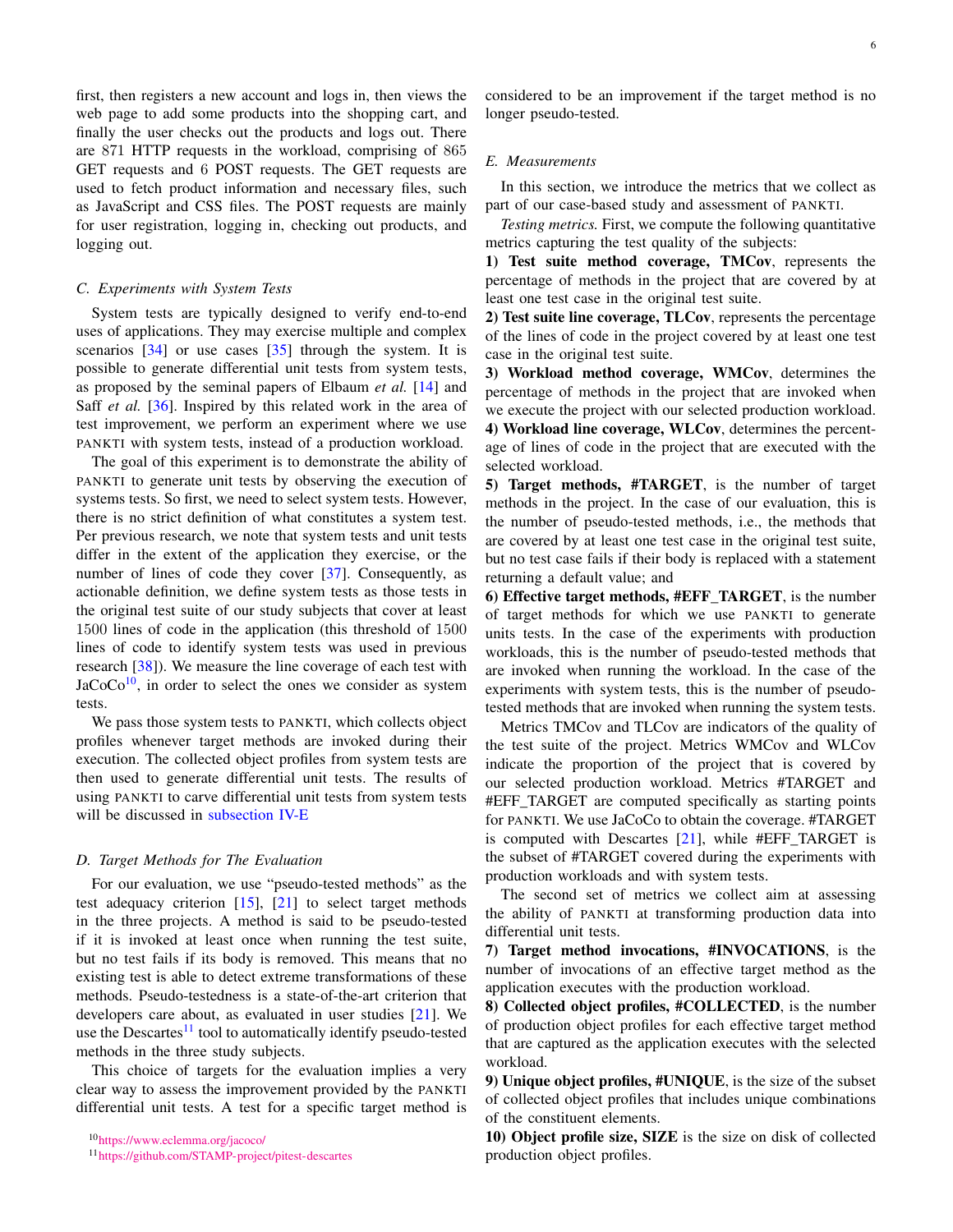11) Differential unit tests, #PANKTI\_TESTS, is the number of test cases generated by PANKTI using the #UNIQUE object profiles.

12) Passing test cases, #PASSING, is the number of generated tests that pass when executed.

13) Failing test cases, #FAILING, is the number of generated tests that do not pass when executed.

14) **PANKTI STATUS** (pseudo-tested or well-tested) is the classification of an effective target method, as obtained by Descartes, after the addition of the generated test to the test suite of the project. After adding the PANKTI-generated tests in the application test suite, a target method is either still pseudotested, or, is not pseudo-tested anymore. In the latter case, we give it the status of *well-tested*.

Metrics #INVOCATIONS, #COLLECTED, #UNIQUE, and SIZE are intermediate outputs of PANKTI as it monitors the target methods in the project in the production environment. Metrics #PANKTI\_TESTS, #PASSING, #FAILING, and PANKTI\_STATUS are the final outputs of PANKTI for the project, and are indicators of its success in generating differential unit tests for the target methods in the project.

## IV. EXPERIMENTAL RESULTS

<span id="page-6-0"></span>This section discusses our findings when running PANKTI on our three study subjects. First, we present general data about the quality of the subjects' test suites. The subsequent sections discuss each case study separately.

#### *A. Descriptive Statistics*

[Table II](#page-7-0) summarizes the key metrics about the original test suite and about the workload: TMCov, TLCov, WMCov, WL-Cov, #TARGET, and #EFF\_TARGET (see [subsection III-E\)](#page-5-2). Let us take the case of Jitsi/Jicofo as an example. The original test suite of Jitsi/Jicofo covers 49.4% of the methods, and 46.7% of the lines in the project. Our selected production workload for Jitsi/Jicofo covers 48.9% of the methods and 46.2% of the lines in the project. We find that 29 public and non-static methods are pseudo-tested in Jitsi/Jicofo (#TAR-GET). This means that they are covered by at least one test in the suite, but no test is able to detect extreme mutations in these methods. When we instrument these 29 methods and observe Jitsi in production, we find that all 29 of them get invoked (#EFF\_TARGET).

Per [Table II,](#page-7-0) the original test suite of all the three projects varies in coverage, with a highest line coverage of 53.5%. Moreover, the coverage achieved by the workload is lower than the test coverage for all of the three cases. This observation is consistent with the findings of Wang *et al.* [\[9\]](#page-14-8).

Pseudo-tested methods are present in all projects, confirming the results of Vera-Perez *et al.* [\[21\]](#page-15-1) about the prevalence of such methods. These methods, covered by the original test suite, but weakly-tested, provide a false sense of trust in the test suite, which we aim at mitigating with new test cases generated by PANKTI.

On executing each project with its corresponding workload, some of these pseudo-tested methods are indeed invoked in production. This is indicated by the column "#EFF\_TARGET"

<span id="page-6-1"></span>

Fig. 3: A Jitsi Meeting with PANKTI Attached

in [Table II.](#page-7-0) This is the baseline that PANKTI aims to improve: we want to generate tests such that some of those pseudotested methods become well-tested: 29, 46, and 11 target methods for Jitsi/Jicofo, PDFBox, and Broadleaf, respectively.

#### <span id="page-6-2"></span>*B. Case Study 1: Jitsi/Jicofo*

PANKTI targets 29 pseudo-tested methods in Jitsi/Jicofo for instrumentation. Then, we run Jitsi for a videoconference during which we collect object profiles. We, the authors, perform this videoconference to discuss this paper. [Figure 3](#page-6-1) presents a screenshot of this meeting, where PANKTI was attached to the Jitsi/Jicofo component. During the one-hour meeting, target methods keep getting invoked periodically, triggering object profile collection, yet no participant observes a degradation of Jitsi's user experience such as a delay, or a crash.

We now discuss the results of PANKTI on Jitsi, presented in [Table III.](#page-8-0) [Table III](#page-8-0) is grouped by the study subject and sorted by the invocation count of the target methods. Each row corresponds to one effective target method, and includes the values of the metrics introduced in [subsection III-E.](#page-5-2) For each of these methods, [Table III](#page-8-0) shows the number of times it was invoked with the production workload (#INVOCA-TIONS), the number of object profiles corresponding to these invocations that are serialized (#COLLECTED), the number of collected object profiles that are unique (#UNIQUE), as well as the number of differential unit tests generated by PANKTI (#PANKTI\_TESTS). Of the tests generated, the number of tests that pass (#PASSING), and the ones that do not (#FAILING), are also indicated. The Descartes classification (PANKTI\_STATUS) of the target method after the addition of the generated tests to the test suite of the project is shown in the last column, it either remains the same as before, i.e., "pseudo-tested", or upgrades to "well-tested".

Rows 1 to 29 of [Table III](#page-8-0) show the experimental results for Jitsi. The 29 effective target methods are invoked 152 times during the experiment. PANKTI collects 110 object profiles, 20 of which are unique. Based on the unique object profiles, PANKTI generates 20 differential unit tests in total for Jitsi/Jicofo. All of the generated tests pass and improve the quality of the Jitsi/Jicofo test suite, transforming 19/29 (65.5%) pseudo-tested methods into well-tested ones.

Let us look at one successful case. [Listing 4](#page-7-1) is the source code of method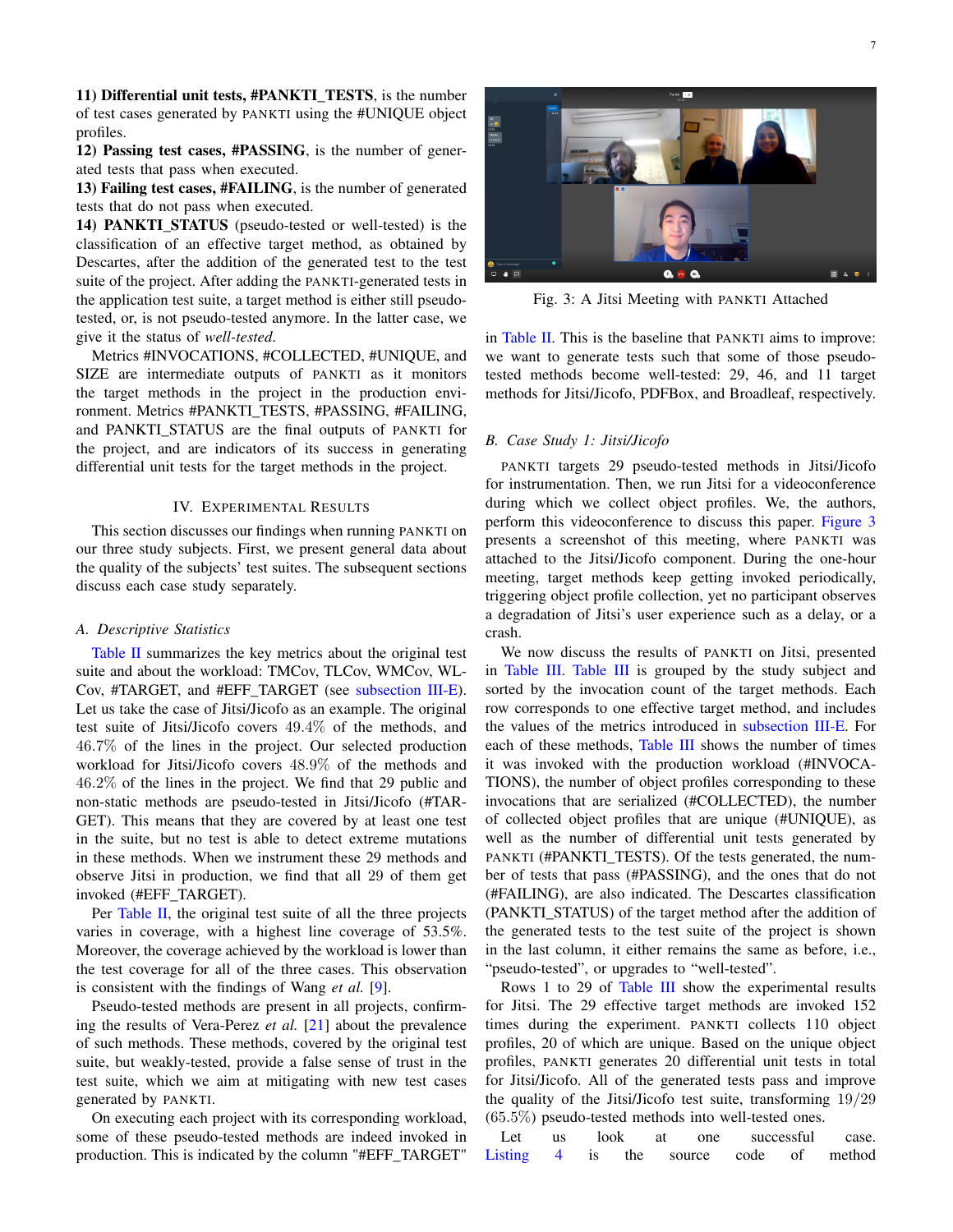8

<span id="page-7-0"></span>TABLE II: Original test suite method and line coverage (TMCov, TLCov), workload method and line coverage (WMCov, WLCov), number of pseudo-tested methods (#TARGET) and number of pseudo-tested methods invoked when running the workload (#EFF\_TARGET) for each study subject

| <b>PROJECT</b>   | <b>TMCov</b>              | <b>TLCov</b>                  | <b>WMCov</b>              | <b>WLCov</b>                   | #TARGET | <b>#EFF TARGET</b> |
|------------------|---------------------------|-------------------------------|---------------------------|--------------------------------|---------|--------------------|
| Jitsi/Jicofo     | 49.4 $%$<br>(667 / 1,350) | 46.7%<br>(3,537/7,571)        | 48.9 %<br>(660 / 1,350)   | 46.2 $%$<br>(3,500 / 7,571)    | 29      | 29                 |
| <b>PDFBox</b>    | 54.8%<br>(6,049 / 11,042) | 53.5 $%$<br>(34,653 / 64,787) | 21.6%<br>(2,390 / 11,042) | $21.0 \%$<br>(13,630 / 64,787) | 138     | 46                 |
| <b>Broadleaf</b> | 23.9%<br>(1,478/6,173)    | 23.7%<br>(5,846 / 24,667)     | 23.1%<br>(1,424/6,173)    | 19.2 $%$<br>(4,735/24,667)     | 32      | 11                 |

<span id="page-7-1"></span>1 **public int** computeParticipantEgressPacketRatePps() {

- 2 **return** (numberOfSpeakers \* maxPacketRatePps[0]
- 3 + (numberOfGlobalSenders 2) maxPacketRatePps[1] + maxPacketRatePps[3]);

5 }

Listing 4: A target method

called computeParticipantEgressPacketRatePps in Jitsi/Jicofo

<span id="page-7-2"></span>

| <b>Receiving object</b>                                                                                                                                 |                                                 |
|---------------------------------------------------------------------------------------------------------------------------------------------------------|-------------------------------------------------|
| <org.jitsi.jicofo.util.maxpacketratecalculator></org.jitsi.jicofo.util.maxpacketratecalculator>                                                         | <b>Parameter objects</b>                        |
| <numberofconferencebridges>4</numberofconferencebridges><br><numberofglobalsenders>20</numberofglobalsenders><br><numberofspeakers>2</numberofspeakers> | <object-array></object-array>                   |
| <numberoflocalsenders>20</numberoflocalsenders><br><numberoflocalreceivers>5</numberoflocalreceivers>                                                   |                                                 |
| <maxpacketratepps><br/><math>\frac{\text{int}}{\text{50}}</math></maxpacketratepps>                                                                     |                                                 |
| $\frac{\text{int}>70}{\text{int}}>$<br>$\frac{\sin\frac{1}{2}}{\sin\frac{1}{2}}$                                                                        | <b>Returned object</b>                          |
| $\langle$ int>280<br>                                                                                                                                   | $\frac{\text{int}\left 640\right }{\text{int}}$ |
|                                                                                                                                                         |                                                 |

Fig. 4: A production object profile for the method computeParticipantEgressPacketRatePps() in Jitsi/Jicofo

computeParticipantEgressPacketRatePps (row 27 in [Table III\)](#page-8-0) in class MaxPacketRateCalculator. The method is covered by developer-written unit tests, but is identified as pseudo-tested: if the method body is replaced with return  $-1$ ;, return  $0$ ;, or return  $1$ ;, no test in the original test suite fails. By observing the behavior of this method in production, PANKTI collects the object profile shown in [Figure 4.](#page-7-2) A new differential unit test is then generated based on this profile, shown in [Listing 5.](#page-7-3) The generated test includes an explicit assertion for the behavior of computeParticipantEgressPacketRatePps. After adding this generated differential unit test to the test suite, the method is not pseudo-tested anymore.

During the object profile collection phase, PANKTI collects 110 object profiles for 20 out of 29 (70.0%) methods. This corresponds to a total of 9.79 KB collected data, for object profiles that vary between 0.48 KB and 0.50 KB, with a median value of 0.49 KB. For the duration of our experiment, none of the methods reach the threshold of the file size (200 MB) for their object profile collection.

We observe that PANKTI collects no object profile for 9 methods, and does not collect all the profiles for 3 methods (rows 1, 3, and 4). This occurs when PANKTI faces extreme situations for object serialization at runtime: 1) A ConcurrentModificationException happens if

<span id="page-7-3"></span>1 @Test

- 2 **public void** testCPEgressPacketRatePps() {
- // content of the serialized receiving object from Fig. 4  $String$  receivingObjectStr =

**"<org.jitsi.jicofo.util.MaxPacketRateCalculator> ... </org.jitsi.jicofo.util.MaxPacketRateCalculator>"**;

5 MaxPacketRateCalculator receivingObject =

deserializeObject(receivingObjectStr);

6 assertEquals(1640, receivingObject.computeParticipantEgressPacketRatePps()); 7 }

Listing 5: A generated differential unit test for the computeParticipantEgressPacketRatePps method

XStream tries to serialize an object that is being changed. This may happen if the object contains some fields which are accessed by multiple threads frequently. 2) A "no converter specified" exception happens if XStream does not know how to serialize some members in the object. This case only happens when XStream fails to serialize class NetworkAddressManagerServiceImpl in the package net.java.sip.communicator.impl.netaddr of Jitsi/Jicofo. This is due to the fact that this class contains fields that are related to system resources such as sockets and threads, which are fundamentally unserializable. 3) a "security rule violation" happens if XStream refuses to serialize a specific class which is protected by security code. Overall, this clearly show that serialization of arbitrary objects is fundamentally hard, and not yet solved by the stateof-the-art of serialization. After the profile collection phase, PANKTI successfully generates test cases for all of the covered methods. All these new test cases pass.

# Highlight from the Jitsi/Jicofo Experiment

The experiment on Jitsi/Jicofo uses a production workload for videoconferencing, an essential feature of remote working and social interactions in 2020 and 2021. PANKTI successfully collects 110 object profiles for 20 methods. PANKTI generates 20 new test cases that improve the testing of 19 out of 29 target methods of Jitsi. This experiment shows that PANKTI does not perturb user experience, users can have a smooth videoconference while generating tests.

# <span id="page-7-4"></span>*C. Case Study 2: PDFBox*

There are 138 pseudo-tested methods in PDFBox. The production workload covers 46 of these methods, which all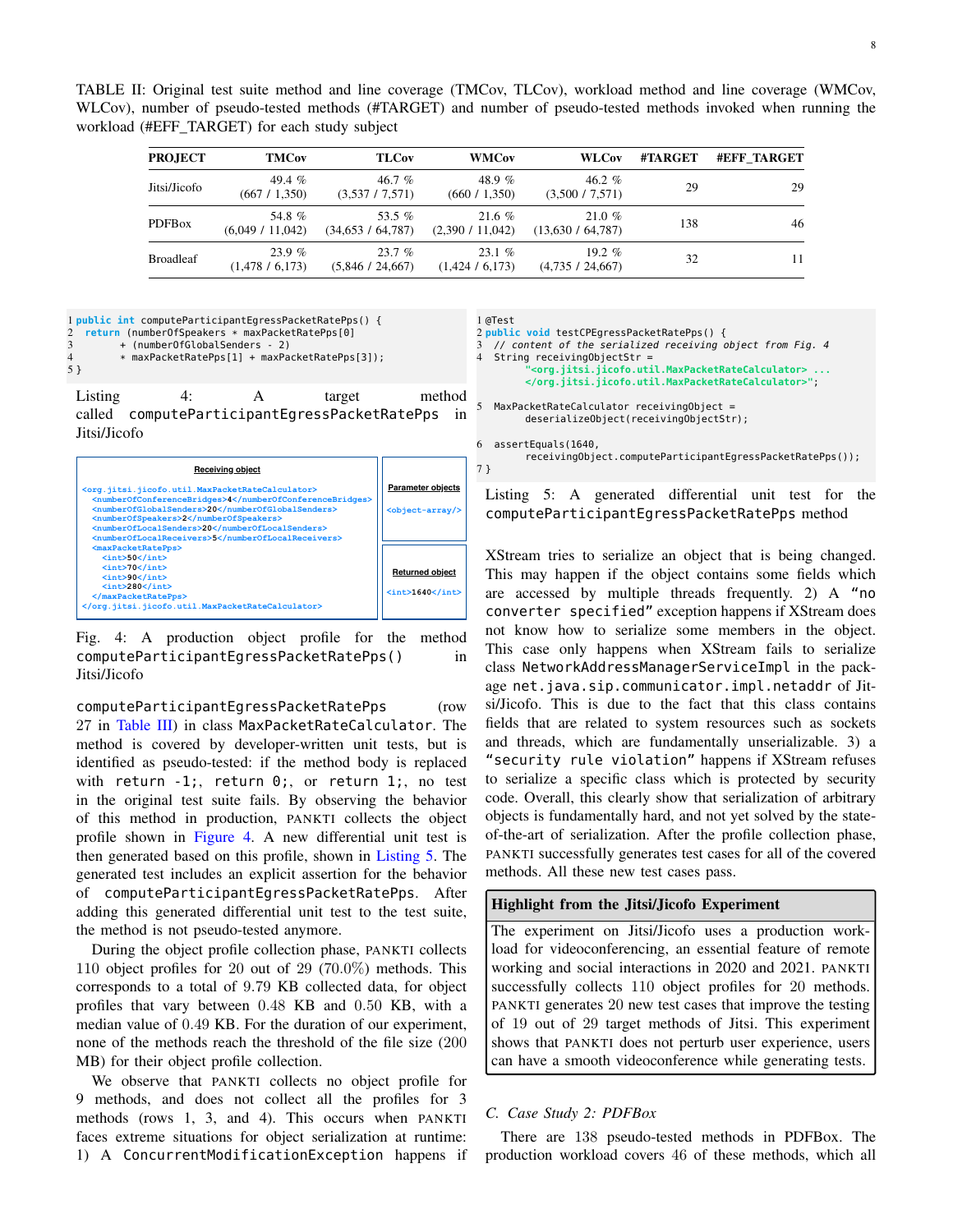| TABLE III: Experimental results from executing production workloads of the study subjects used to evaluate PANKTI |  |  |  |  |
|-------------------------------------------------------------------------------------------------------------------|--|--|--|--|
|-------------------------------------------------------------------------------------------------------------------|--|--|--|--|

<span id="page-8-0"></span>

|                | <b>CLASS METHOD</b>                                                             | #INVOCATIONS   | #COLLECTED                        | #UNIQUE                    | #PANKTI_TESTS     | #PASSING                     | #FAILING              | PANKTI_STATUS                               |
|----------------|---------------------------------------------------------------------------------|----------------|-----------------------------------|----------------------------|-------------------|------------------------------|-----------------------|---------------------------------------------|
|                | JitsiMeetConfig_isTccEnabled                                                    | 20             | $18/20(90\%)$                     | 1/18(0.05%)                |                   | $1/1(100\%)$                 | $\frac{1}{1}$ (0%)    | well-tested                                 |
| $\overline{c}$ | JitsiMeetConfig_isOctoEnabled                                                   | 15<br>12       | 15 / 15 (100%)                    | $1/15(0.06\%)$             | 1<br>$\mathbf{1}$ | $1/1(100\%)$                 | 0/1(0%                | well-tested                                 |
| 3              | JitsiMeetConfig_getMinBitrate                                                   |                | 11 / 12 (91.6%)                   | $1/11(0.09\%)$             | $\mathbf{1}$      | $1/1(100\%)$                 | 0/1(0%                | well-tested                                 |
| 4<br>5         | JitsiMeetConfig_getStartBitrate<br>JitsiMeetConfig_isRembEnabled                | 12<br>12       | 11 / 12 (91.6%)<br>12 / 12 (100%) | 1/11(0.09%)<br>1/12(0.08%) | $\mathbf{1}$      | $1/1(100\%)$<br>$1/1(100\%)$ | 0/1(0%<br>0/1(0%      | well-tested<br>well-tested                  |
| 6              | JitsiMeetServices_getJigasiDetector                                             | 8              | $0/8(0\%)$                        |                            | $\boldsymbol{0}$  | $\theta$                     | $\theta$              | pseudo-tested                               |
|                | JitsiMeetServices getJibriDetector                                              | 6              | $0/6(0\%)$                        | $\theta$                   | $\boldsymbol{0}$  | $\mathbf{0}$                 | $\bf{0}$              | pseudo-tested                               |
| 8              | JitsiMeetConfig_getMinParticipants                                              | 5              | 5/5(100%)                         | 1/5(20%)                   | $\mathbf{1}$      | $1/1(100\%)$                 | 0/1(0%)               | well-tested                                 |
| 9              | ColibriConferenceImpl_hasJustAllocated                                          | $\overline{4}$ | 0/4(0%)                           |                            | $\overline{0}$    |                              | $\theta$              | pseudo-tested                               |
| 10             | JitsiMeetConfig_getEnforcedVideobridge                                          | $\overline{4}$ | $4/4(100\%)$                      | 1/4(25%)                   | 1                 | $1/1(100\%)$                 | 0/1(0%)               | pseudo-tested                               |
| 11             | JitsiMeetConfig_getOpusMaxAverageBitrate                                        | $\overline{4}$ | $4/4(100\%)$                      | 1/4(25%)                   | $\mathbf{1}$      | $1/1(100\%)$                 | 0/1(0%                | well-tested                                 |
| 12             | JitsiMeetConfig_getStartAudioMuted                                              | $\overline{4}$ | $4/4(100\%)$                      | 1/4(25%)                   | $\mathbf{1}$      | $1/1(100\%)$                 | 0/1(0%                | well-tested                                 |
| 13             | JitsiMeetConfig_getStartVideoMuted                                              |                | $4/4(100\%)$                      | 1/4(25%)                   | $\mathbf{1}$      | $1/1(100\%)$                 | 0/1(0%                | well-tested                                 |
| 14             | JitsiMeetConfig_isRtxEnabled                                                    | $\overline{4}$ | $4/4(100\%)$                      | 1/4(25%)                   | $\mathbf{1}$      | $1/1(100\%)$                 | 0/1(0%                | well-tested                                 |
| 15             | JitsiMeetConfig stereoEnabled                                                   | $\overline{4}$ | $4/4(100\%)$                      | 1/4(25%)                   | $\mathbf{1}$      | $1/1(100\%)$                 | 0/1(0%)               | well-tested                                 |
| 16             | Participant_hasDtlsSupport                                                      | $\overline{4}$ | 0/4(0%                            | $\theta$                   | $\boldsymbol{0}$  | $\bf{0}$                     | 0                     | pseudo-tested                               |
| 17             | Participant_hasIceSupport                                                       | $\overline{4}$ | 0/4(0%                            | $\theta$                   | $\boldsymbol{0}$  | $\boldsymbol{0}$             | $\boldsymbol{0}$      | pseudo-tested                               |
| 18             | Participant_hasRtxSupport                                                       | $\overline{4}$ | 0/4(0%                            | $\theta$                   | $\boldsymbol{0}$  | $\boldsymbol{0}$             | 0                     | pseudo-tested                               |
| 19             | ProtocolProviderHandler_getXmppConnection                                       | $\overline{4}$ | $0/4(0\%)$                        | $\theta$                   | $\overline{0}$    | $\theta$                     | $\bf{0}$              | pseudo-tested                               |
| 20             | JitsiMeetConfig_isLipSyncEnabled                                                | $\sqrt{3}$     | $3/3$ (100%)                      | $1/3$ (33.3%)              | $\mathbf{1}$      | $1/1(100\%)$                 | 0/1(0%)               | well-tested                                 |
| 21             | JitsiMeetConfig_useRoomAsSharedDocName                                          | $\overline{3}$ | $3/3(100\%)$                      | $1/3$ (33.3%)              | $\mathbf{1}$      | $1/1(100\%)$                 | 0/1(0%)               | well-tested                                 |
| 22             | JitsiMeetServices_getSipJibriDetector                                           | 3              | $0/3(0\%)$                        |                            | $\boldsymbol{0}$  | $\theta$                     | $\theta$              | pseudo-tested                               |
| 23             | JitsiMeetConfig_getAudioPacketDelay                                             | $\sqrt{2}$     | $2/2(100\%)$                      | 1/2(50%)                   | $\mathbf{1}$      | $1/1(100\%)$                 | $0/1(0\%)$            | well-tested                                 |
| 24             | JitsiMeetConfig_getChannelLastN                                                 | $\overline{2}$ | $2/2(100\%)$                      | 1/2(50%)                   | $\mathbf{1}$      | $1/1(100\%)$                 | 0/1(0%                | well-tested                                 |
| 25             | JitsiMeetConferenceImpl\$BridgeSession_terminate                                | $\mathbf{1}$   | $0/1(0\%)$                        |                            | $\overline{0}$    | $\theta$                     | $\bf{0}$              | pseudo-tested                               |
| 26             | MaxPacketRateCalculator_computeEgressPacketRatePps                              | 1              | $1/1(100\%)$                      | $1/1(100\%)$               | $\mathbf{1}$      | $1/1(100\%)$                 | $0/1(0\%)$            | well-tested                                 |
| 27             | MaxPacketRateCalculator computeIngressPacketRatePps                             |                | $1/1(100\%)$                      | $1/1(100\%)$               | $\mathbf{1}$      | $1/1(100\%)$                 | 0/1(0%                | well-tested                                 |
| 28             | MaxPacketRateCalculator_computeParticipantEgressPacketRatePps                   | $\mathbf{1}$   | $1/1(100\%)$                      | $1/1(100\%)$               | $\mathbf{1}$      | $1/1(100\%)$                 | 0/1(0%                | well-tested                                 |
| 29             | MaxPacketRateCalculator_computeSenderIngressPacketRatePps                       | $\mathbf{1}$   | $1/1(100\%)$                      | $1/1(100\%)$               | $\mathbf{1}$      | $1/1(100\%)$                 | $0/1(0\%)$            | well-tested                                 |
|                |                                                                                 | 152            |                                   |                            | $20\,$            |                              |                       | well-tested: 19 / 29                        |
|                | JICOFO_TOTAL                                                                    |                | 110 / 152 (72.4%)                 | 20 / 110 (18.2%)           |                   | $20/20(100\%)$               | $0/20(0\%)$           | pseudo-tested: 10 / 29                      |
| 30             | RenderingMode_isFill                                                            | 30944          | 30944 / 30944 (100%)              | 1 / 30944 (0.00003%)       | $\mathbf{1}$      | $1/1(100\%)$                 | 0/1(0%)               | well-tested                                 |
| 31             | PDSimpleFont_toUnicode                                                          | 30840          | 37 / 30840 (0.001%)               | 35 / 37 (94.5%)            | 35                | 35 / 35 (100%)               | 0/35(0%)              | well-tested                                 |
| 32             | GlyfSimpleDescript_getFlags                                                     | 23471          | 23471 / 23471 (100%)              | 11730 / 23471 (49.9%)      | 11730             | 11730 / 11730 (100%)         | $0/11730(0\%)$        | well-tested                                 |
| 33             | TTFGlyph2D getPathForCharacterCode                                              | 15472          | 34 / 15472 (0.002%)               | 34 / 34 (100%)             | 34                | 0/34(0%)                     | 34 / 34 (100%)        | pseudo-tested                               |
| 34             | TTFGlyph2D_getPathForGID                                                        | 15472          | 34 / 15472 (0.002%)               | 34 / 34 (100%)             | 34                | 0/34(0%)                     | 34 / 34 (100%)        | pseudo-tested                               |
| 35             | PDTrueTypeFont_getPath                                                          | 782            | 36 / 782 (0.04%)                  | 36 / 36 (100%)             | 36                | 0/36(0%)                     | 36 / 36 $(100\%)$     | pseudo-tested                               |
| 36             | NamingTable getName                                                             | 650            | 563 / 650 (86.6%)                 | 273 / 563 (48.5%)          | 273               | 273 / 273 (100%)             | 0/273(0%)             | well-tested                                 |
| 37             | DefaultResourceCache_getFont                                                    | 546            | 29 / 546 (0.05%)                  | $29/29(100\%)$             | 29                | 5/29(0.17%)                  | 24 / 29 (82.7%)       | pseudo-tested                               |
| 38             | HorizontalMetricsTable_getLeftSideBearing                                       | 431            | 360 / 431 (83.5%)                 | 360 / 360 (100%)           | 360               | 360 / 360 (100%)             | $0/360(0\%)$          | well-tested                                 |
| 39             | TTFDataStream_readUnsignedByteArray                                             | 431            | 431 / 431 (100%)                  | 431 / 431 (100%)           | 431               | 431 / 431 (100%)             | 0/431(0%)             | well-tested                                 |
| 40             | HorizontalMetricsTable_getAdvanceWidth                                          | 275            | 275 / 275 (100%)                  | 174 / 275 (63.3%)          | 174               | 174 / 174 (100%)             | 0/174(0%)             | well-tested                                 |
| 41             | TrueTypeFont_getAdvanceWidth                                                    | 275            | 275 / 275 (100%)                  | 174 / 275 (63.3%)          | 174               | 174 / 174 (100%)             | 0/174(0%)             | well-tested                                 |
| 42             | PDSimpleFont_hasExplicitWidth                                                   | 274            | 144 / 274 (52.5%)                 | 117 / 144 (81.2%)          | 117               | 117 / 117 (100%)             | 0/117(0%)             | well-tested                                 |
| 43             | PDFontDescriptor_getFlags                                                       | 227            | 227 / 227 (100%)                  | 54 / 227 (23.8%)           | 54                | 54 / 54 (100%)               | 0/54(0%)              | well-tested                                 |
| 44             | FontCache_getFont                                                               | 115            | 115 / 115 (100%)                  | 106 / 115 (92.2%)          | 106               | 83 / 106 (78.3%)             | 23 / 106 (21.7%)      | pseudo-tested                               |
| 45             | DefaultResourceCache_getColorSpace                                              | 72             | 25 / 72 (34.7%)                   | 23/25(92%)                 | 23                | 4 / 23 (17.4%)               | 19/23(82.6%)          | pseudo-tested                               |
| 46             | DefaultResourceCache_getXObject                                                 | 66             | 15/66(22.7%)                      | 15 / 15 (100%)             | 15                | 13 / 15 (86.6%)              | 2/15(13.3%)           | pseudo-tested                               |
| 47             | PDImageXObject_getInterpolate                                                   | 66             | $8/66(12.1\%)$                    | $8/8(100\%)$               | 8                 | $8/8(100\%)$                 | $0/8(0\%)$            | well-tested                                 |
| 48             | PDImageXObject_getMask                                                          | 66             | 13/66(19.7%)                      | 13 / 13 $(100\%)$          | 13                | 13 / 13 (100%)               | 0/13(0%)              | pseudo-tested                               |
| 59             | PDCIDFontType2_codeToGID                                                        | 58             | 38 / 58 (65.5%)                   | 7/38(18.4%)                | $\tau$            | $7/7(100\%)$                 | 0/7(0%                | well-tested                                 |
| 50             | DefaultResourceCache_getExtGState                                               | 49             | 24 / 49 (49%)                     | 22 / 24 (91.6%)            | 22                | 4 / 22 (18.1%)               | 18 / 22 (81.8%)       | pseudo-tested                               |
| 51             | PDResources_getExtGState                                                        | 49             | 19 / 49 (38.8%)                   | 18 / 19 (94.7%)            | 18                | 0/18(0%)                     | 18 / 18 (100%)        | pseudo-tested                               |
| 52             | PDExtendedGraphicsState_getStrokingOverprintControl                             | 48             | 48 / 48 (100%)                    | $3/48(0.06\%)$             | $\overline{3}$    | $3/3(100\%)$                 | $0/3(0\%)$            | well-tested                                 |
| 53             | COSParser_getEncryption                                                         | 46             | 38 / 46 $(82.6\%)$                | 33 / 38 (86.8%)            | 33                | 13/33(39.4%)                 | $20/33(60.6\%)$       | pseudo-tested                               |
| 54             | XrefTrailerResolver_getXrefType                                                 | 46             | 46 / 46 (100%)                    | 17 / 46 (36.9%)            | $17\,$            | 17 / 17 (100%)               | 0/17(0%)              | well-tested                                 |
| 55             | PDImageXObject_getColorKeyMask                                                  | 39             | 7/39(17.9%)                       | $7/7(100\%)$               | $\overline{7}$    | $7/7(100\%)$                 | 0/7(0%                | pseudo-tested                               |
| 56             | PDImageXObject_getDecode                                                        | 39             | 7/39(17.9%)                       | $7/7(100\%)$               | $\overline{7}$    | $7/7(100\%)$                 | 0/7(0%                | pseudo-tested                               |
| 57             | PDExtendedGraphicsState_getAutomaticStrokeAdjustment                            | 33             | 33 / 33 $(100\%)$                 | 4 / 33 (12.1%)             | $\overline{4}$    | $4/4(100\%)$                 | 0/4(0%                | well-tested                                 |
| 58             | PDImageXObject_getOptionalContent                                               | 33             | 7/33(21.2%)                       | 7/7(100%)                  | $\boldsymbol{7}$  | $7/7(100\%)$                 | 0/7(0%                | pseudo-tested                               |
| 59             | PDExtendedGraphicsState_getNonStrokingOverprintControl                          | 24             | 24 / 24 (100%)                    | 3/24(12.5%)                | 3                 | $3/3(100\%)$                 | 0/3(0%)               | well-tested                                 |
| 60             | PDExtendedGraphicsState_getOverprintMode                                        | 24             | 24 / 24 (100%)                    | 3/24(12.5%)                | $\mathfrak z$     | $3/3(100\%)$                 | $0/3(0\%)$            | well-tested                                 |
| 61             | PDFontDescriptor_isSymbolic                                                     | 24             | 24 / 24 (100%)                    | 20 / 24 (83.3%)            | $20\,$            | 20 / 20 (100%)               | $0/20(0\%)$           | well-tested                                 |
| 62<br>63       | PDExtendedGraphicsState getSmoothnessTolerance<br>PDFontDescriptor_isFixedPitch | 21<br>21       | 21 / 21 (100%)<br>21 / 21 (100%)  | 3/21(14.3%)<br>6/21(28.6%) | $\mathfrak z$     | $3/3(100\%)$<br>$6/6(100\%)$ | $0/3(0\%)$<br>0/6(0%) | well-tested<br>well-tested                  |
| 64             | PDFontDescriptor_isItalic                                                       | 21             |                                   | 6/21(28.6%)                | 6<br>6            | $6/6(100\%)$                 | $0/6(0\%)$            | well-tested                                 |
| 65             | PDFontDescriptor_isSerif                                                        | 21             | 21/21(100%)<br>$21/21(100\%)$     | 6/21(28.6%)                | 6                 | $6/6(100\%)$                 | $0/6(0\%)$            | well-tested                                 |
| 66             | PDExtendedGraphicsState_getSoftMask                                             | 20             | 20 / 20 (100%)                    | 4/20(20%)                  | $\overline{4}$    | 4 / 4 (100%)                 | 0/4(0%)               | pseudo-tested                               |
| 67             | PDICCBased getDefaultDecode                                                     | 16             | 16 / 16 $(100\%)$                 | 8 / 18 (44.4%)             | 8                 | $8/8(100\%)$                 | $0/8(0\%)$            | well-tested                                 |
| 68             | PDCIDSystemInfo_getOrdering                                                     | 12             | $12/12(100\%)$                    | 1/12(0.08%)                | $\mathbf{1}$      | $1/1(100\%)$                 | $0/1(0\%)$            | well-tested                                 |
| 69             | PDExtendedGraphicsState_getAlphaSourceFlag                                      | 12             | $12/12(100\%)$                    | 1/12(0.08%)                | $\mathbf{1}$      | $1/1(100\%)$                 | $0/1(0\%)$            | well-tested                                 |
| 70             | PDExtendedGraphicsState getNonStrokingAlphaConstant                             | 12             | 12 / 12 (100%)                    | 1/12(0.08%)                | $\mathbf{1}$      | $1/1(100\%)$                 | $0/1(0\%)$            | well-tested                                 |
| 71             | PDExtendedGraphicsState_getStrokingAlphaConstant                                | 12             | 12 / 12 (100%)                    | $1/12(0.08\%)$             | $\mathbf{1}$      | $1/1(100\%)$                 | 0/1(0%)               | well-tested                                 |
| 72             | PDDocumentCatalog_getViewerPreferences                                          | 8              | $8/8(100\%)$                      | $8/8(100\%)$               | 8                 | 6/8(75%)                     | 2/8(25%)              | pseudo-tested                               |
| 73             | PDCIDFontType2_getPath                                                          | 6              | 6/6(100%)                         | $6/6(100\%)$               | 6                 | $0/6(0\%)$                   | $6/6(100\%)$          | pseudo-tested                               |
| 74             | PDCIDFont_getCIDSystemInfo                                                      | $\sqrt{3}$     | $3/3(100\%)$                      | $1/3$ (33.3%)              | $\mathbf{1}$      | $0/1(0\%)$                   | $1/1(100\%)$          | pseudo-tested                               |
| 75             | PDCIDSystemInfo_getRegistry                                                     | $\overline{3}$ | $3/3(100\%)$                      | $1/3$ (33.3%)              | $\mathbf{1}$      | $1/1(100\%)$                 | 0/1(0%)               | well-tested                                 |
|                |                                                                                 |                |                                   |                            |                   |                              |                       | well-tested: 28 / 46                        |
|                | PDFBOX_TOTAL                                                                    | 121175         | 57563 / 121175 (47.5%)            | 13851 / 57563 (24%)        | 13851             | 13614 / 13851 (98.2%)        | 237 / 13851 (1.8%)    | pseudo-tested: 18 / 46                      |
| 76             | SkuImpl_getCurrency                                                             | 415            | 415 / 415 (100%)                  | 128 / 415 (30.8%)          | 128               | 128 / 128 (100%)             | 0/128(0%)             | pseudo-tested                               |
| 77             | SkuImpl_getName                                                                 | 394            | 394 / 394 (100%)                  | 182 / 394 (46.1%)          | 182               | 84 / 182 $(46.1\%)$          | 98 / 182 (53.8%)      | well-tested                                 |
| 78             | SkuImpl_isTaxable                                                               | 24             | 24 / 24 (100%)                    | 12 / 24 (50%)              | 12                | 12 / 12 (100%)               | 0/12(0%)              | well-tested                                 |
| 79             | OrderImpl_finalizeItemPrices                                                    | $\sqrt{6}$     | 6/6(100%)                         | 6/6(100%)                  | 6                 | $6/6(100\%)$                 | 0/6(0%)               | well-tested                                 |
| 80             | OrderImpl_getHasOrderAdjustments                                                | 6              | 6/6(100%)                         | $6/6(100\%)$               | 6                 | $6/6(100\%)$                 | $0/6(0\%)$            | well-tested                                 |
| 81             | DynamicSkuPrices_getPrice                                                       | $\overline{4}$ | $4/4(100\%)$                      | $2/4(50\%)$                | $\sqrt{2}$        | $2/2(100\%)$                 | $0/2(0\%)$            | well-tested                                 |
| 82             | FixedPriceProvider_canCalculateCostForFulfillmentGroup                          | $\overline{4}$ | $4/4(100\%)$                      | 2/4(50%)                   | $\sqrt{2}$        | $2/2(100\%)$                 | 0/2(0%)               | well-tested                                 |
| 83             | SkuImpl_getBaseRetailPrice                                                      | $\overline{4}$ | $4/4(100\%)$                      | $4/4(100\%)$               | $\overline{4}$    | 0/4(0%)                      | 4/4(100%)             | pseudo-tested                               |
| 84             | SkuImpl_getBaseSalePrice                                                        | $\overline{4}$ | $4/4(100\%)$                      | $4/4(100\%)$               | $\overline{4}$    | 4 / 4 (100%)                 | 0/4(0%)               | pseudo-tested                               |
| 85             | SkuImpl getPriceData                                                            | $\overline{4}$ | $4/4(100\%)$                      | $4/4(100\%)$               | 4                 | 0/4(0%)                      | $4/4(100\%)$          | pseudo-tested                               |
| 86             | FixedPriceFulfillmentOptionImpl_getPrice                                        | $\overline{2}$ | $2/2(100\%)$                      | $1/2(50\%)$                | $\mathbf{1}$      | $0/1(0\%)$                   | $1/1(100\%)$          | pseudo-tested                               |
|                | <b>BROADLEAF_TOTAL</b>                                                          | 867            | 867 / 867 (100%)                  | 351 / 867 (40.5%)          | 351               | 244 / 351 (69.5%)            | 107 / 351 (30.5%)     | well-tested: 6/11                           |
|                |                                                                                 |                |                                   |                            |                   |                              |                       | pseudo-tested: 5/11<br>well-tested: 53 / 86 |
|                | <b>TOTAL</b>                                                                    | 122194         | 58540 / 122194 (47.9%)            | 14222 / 58540 (24.3%)      | 14222             | 13878 / 14222 (97.6%)        | 344 / 14222 (2.4%)    | pseudo-tested : $33 / 86$                   |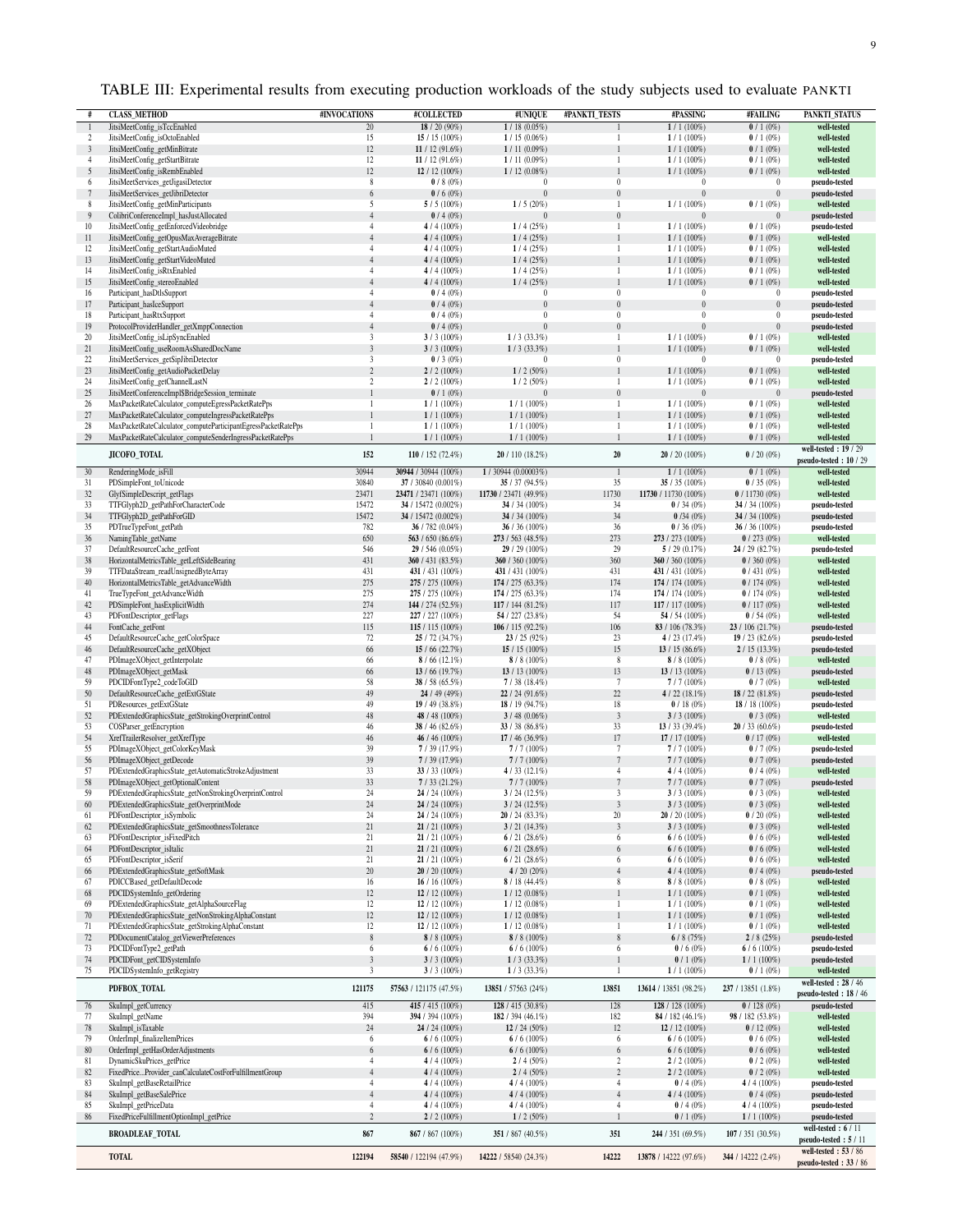```
1 public boolean isFill() {
  2 return this == FILL || this == FILL_STROKE || this == FILL_CLIP
        || this == FILL_STROKE_CLIP;
3 }
```
## Listing 6: A target method called isFill in PDFBox

become effective target methods for PANKTI. These methods are included in rows 30 to 75 in [Table III.](#page-8-0) From the 121, 175 total invocations of these target methods in production, which occur throughout the course of our experiment, we collect 57, 563 production object profiles.

The collected object profiles amount to 5.5 GB of disk space. We notice that for 19 of the 46 target methods, PANKTI does not collect all the object profiles. This means that the size threshold of 200 MB is encountered for these 19 methods. The distribution of the sizes of the collected object profiles is illustrated in [Figure 5.](#page-9-0) From the figure, we see that most of the collected object profiles for PDFBox range from 0 to 10 MB in size. The smallest object profile we collect is 158 bytes in size, with the largest one being nearly 55 MB. Larger object profiles correspond to complex objects with many levels of nesting, the maximum level of nesting we observe in a collected object profile is 36. As explained in [subsubsection II-D3,](#page-3-4) we limit the total storage size for object profiles; to trade between the value of the collected profiles and the performance of PANKTI. In the extreme cases, such as those in rows 31, 33, and 34 in [Table III,](#page-8-0) PANKTI must store only a fraction of the profiles.

<span id="page-9-0"></span>

Fig. 5: The distribution of the collected object profile sizes for PDFBox over 57, 563 profiles from 46 methods

<span id="page-9-2"></span>

Fig. 6: A production object profile for the method isFill() in PDFBox

The set of 57, 563 object profiles includes 13, 851 profiles that are unique. Per the algorithm presented in [subsection II-E,](#page-3-5) PANKTI generates one test method corresponding to each of these profiles. The number of generated tests ranges between a minimum of 1 for 7 target methods to a maximum of 11, 730 for 1 target method. In total, we execute 13, 851 differential unit tests generated by PANKTI. 13, 614 (98.3%) of these tests pass while 237 tests fail. We discuss the reasons for the failure of the generated tests in [subsection V-A.](#page-10-1)

```
1 @Test
2 public void testIsFill() {
3 String receiving Object Str = 4 "<org.apache.pdfbox.pdmodel
4 "<org.apache.pdfbox.pdmodel.graphics.state.RenderingMode>
  5 FILL</org.apache.pdfbox.pdmodel.graphics.state.RenderingMode>";
6 RenderingMode receivingObject =
         deserializeObject(receivingObjectStr);
```
7 assertEquals(**true**, receivingObject.isFill()); 8 }

Listing 7: A generated differential unit test for the isFill method

Thanks to these generated tests, 28 of the 46 target methods (60.9%) switch from being pseudo-tested to welltested. For example, the method called isFill in the class RenderingMode (row 30 in [Table III\)](#page-8-0) is one method that becomes well-tested after the addition of a PANKTI-generated test to the test suite of PDFBox.

Let us now discuss the case of the heavily-invoked method isFill, shown in [Listing 6.](#page-9-1) It takes no parameter, and returns a boolean value, depending on certain values of the rendering mode for a PDF document. It is invoked 30, 944 times by our production workload. We collect all 30, 944 object profiles for this method, of 158 bytes each. Since all these object profiles are the same, shown in [Figure 6,](#page-9-2) PANKTI generates one single test method for it. Its status upgrades from pseudo-tested to well-tested with the addition of this new test. The generated test is shown in [Listing 7.](#page-9-3)

We formatted the generated test to be consistent with the structure of test methods in the PDFBox codebase, and suggested it to the developers of PDFBox in the form of a pull request<sup>[12](#page-9-4)</sup> on GitHub. The pull request was accepted by a developer, and the new test case is now part of the test suite for PDFBox. This indicates that PANKTI can capture relevant information in production and turn them into valid test inputs and oracles.

#### Highlight from the PDFBox Experiment

With a PDF manipulation workload for PDFBox, PANKTI generates differential unit tests that improve the testing of 28 out of 46 target pseudo-tested methods. This case study shows that the PANKTI monitoring and test generation pipeline scales to thousands of method invocations and object profiles. Furthermore, this case study validates the design decision of thresholding the number and size of collected object profiles.

#### *D. Case Study 3: Broadleaf*

Descartes finds 32 pseudo-tested methods when running the original test suite of the Broadleaf e-commerce application. Next, we deploy Broadleaf together with PANKTI and execute it with the typical e-commerce workload described in [subsection III-B.](#page-4-3) PANKTI finds that 11 out of the 32 pseudo-tested methods are executed by our workload. These 11 effective target methods are shown in rows 76 to 86 in [Table III.](#page-8-0) They are invoked 867 times during the experiment.

<span id="page-9-4"></span><sup>12</sup><https://github.com/apache/pdfbox/pull/88>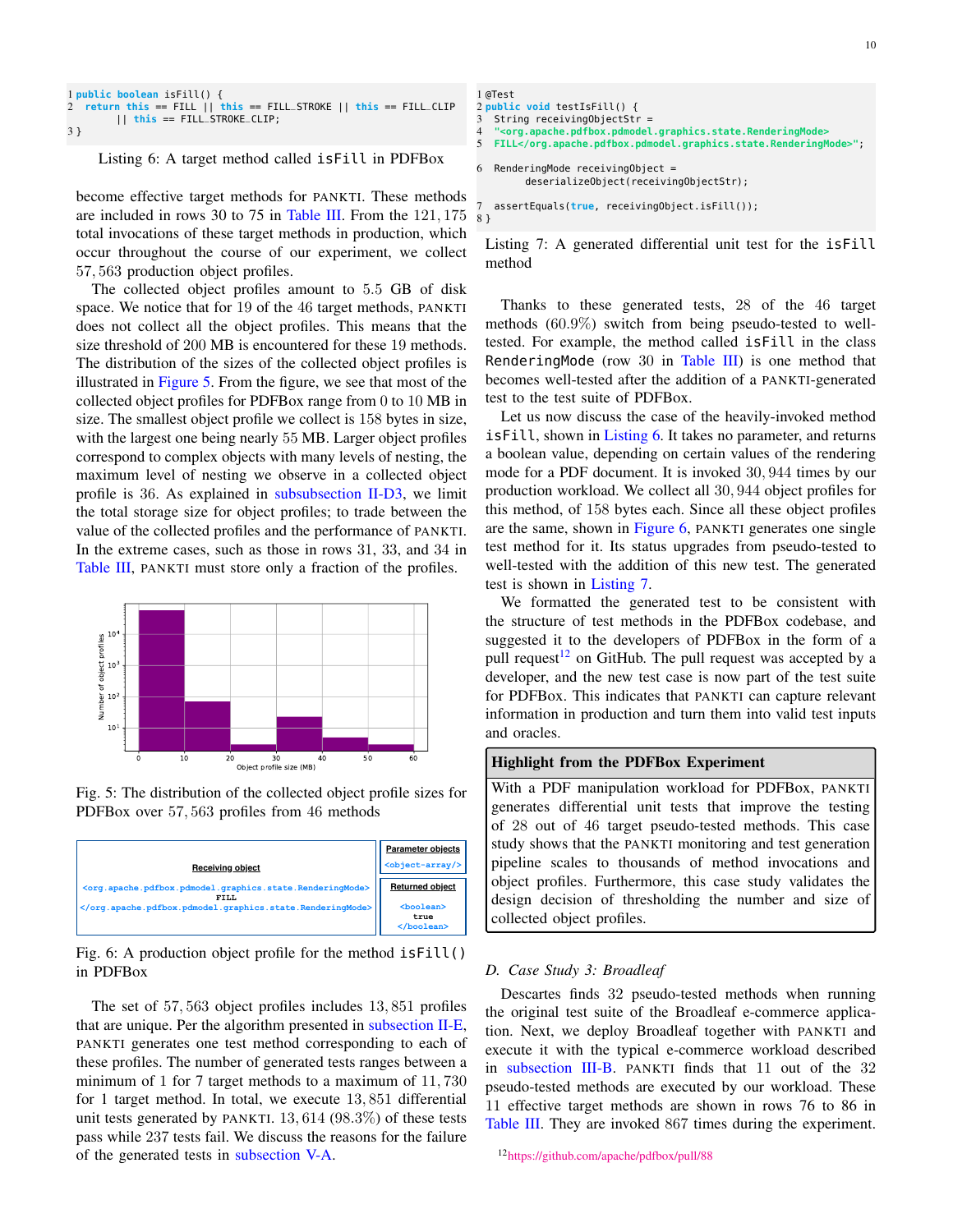```
1 @Test
2 public void testGetHasOrderAdjustments() {
3 File fileReceiving = new File("receiving.xml");
4 OrderImpl receivingObj = deserializeObject(fileReceiving);
  5 assertEquals(false, receivingObj.getHasOrderAdjustments());
6 }
```
Listing 8: A generated differential unit test for the getHasOrderAdjustments method

The size threshold of 200 MB is not encountered for any of these methods. We observe that target methods are invoked throughout the duration of the experiment. Consequently, the object profiles for all invocations are successfully serialized to files by PANKTI. During the test generation phase, PANKTI identifies 351 unique object profiles from the collected ones. All of the unique object profiles are transformed into unit tests without any exception.

When executing the 351 generated differential unit tests, 244 (69.5%) of them pass, while the other 107 (30.5%) fail. There are several reasons why some generated tests may fail, which will be discussed in [subsection V-A.](#page-10-1) The passing tests improve the test quality for 6 out of the 11  $(54.5\%)$  target methods. This means that PANKTI generates tests that better specify the behavior of these 6 methods.

Let us take row 80 in [Table III](#page-8-0) as an example. In Broadleaf's original test suite, the method getHasOrderAdjustments in class OrderImpl is pseudo-tested. If the body of this method is replaced by return true; or return false;, none of the 6 test cases that reach it fail, meaning that even though the method is covered, its correct behavior is not specified by the existing tests. In production, PANKTI collects 6 unique object profiles for this method. [Listing 8](#page-10-3) presents one of the test cases generated according to the object profiles. In the generated test, the receiving object is deserialized from the profile (since the profile is large, the object profile is read from a file for the sake of test readability) (line 4). According to the collected production data, the method invocation is expected to return false. Thus assertEquals(false, ...) is generated to verify the actual return value of method getHasOrderAdjustments (line 5). After the addition of this newly generated differential unit test to the test suite of Broadleaf, Descartes does not detect getHasOrderAdjustments as a pseudo-tested method anymore. This implies that the values collected by observing the interactions of a real user with the website can contribute to the improvement of the overall quality of the test suite of Broadleaf.

# Highlight from the Broadleaf Experiment

PANKTI collects 351 unique object profiles while running the production workload on the e-commerce application Broadleaf, and successfully generates a test case for each profile. In total, 244 test cases improve the test thoroughness for 6 out of the 11 target pseudo-tested methods. Overall, this case study shows that PANKTI works well in a typical web, HTTP-based architecture which is representative of many enterprise applications.

# <span id="page-10-2"></span>*E. Experimental Results with System Tests*

[Table IV](#page-11-0) summarizes the results of the assessment of PANKTI's ability to trace the execution of system tests in order to generate differential unit tests, per the protocol of [subsection III-C.](#page-5-3) For each of the three study subjects. the number of system tests we identify is given in the column #SYSTEM\_TESTS. #EFF\_TARGET represents the number of target pseudo-tested methods invoked during the execution of these system tests. The number of differential unit tests generated using the object profiles collected by PANKTI is signified by #PANKTI\_TESTS. Of these, the tests that pass are represented as #PASSING, and the ones that do not, as #FAILING. In column PANKTI\_STATUS we provide the status of the invoked target methods after adding the PANKTIgenerated differential unit tests to the test suite of the project. They either remain pseudo-tested, or become well-tested.

The table indicates that there are 11, 150, and 6 system tests in Jicofo, PDFBox, and Broadleaf, respectively. PANKTI instruments 29, 138, and 32 pseudo-tested methods in these projects. Of these instrumented methods, 29, 111, and 26 are invoked during the execution of the system tests, and are the effective targets for test generation. PANKTI successfully generates 20, 18, 291, and 692 differential unit tests for these target methods. Of these tests, 100%, 96.5%, and 98.8% pass. As a result of the tests generated by PANKTI,  $62\%$  (18 of 29), 59.5% (66 of 111), and 46.1% (12 of 26) of targets in Jicofo, PDFBox, and Broadleaf are no longer pseudo-tested.

We note that the set of methods invoked during our experiments with production workloads differs from the ones invoked with system tests, i.e., for the same #TARGET, #EFF\_TARGET is different for the two experiments. We observe that the production workload for PDFBox invokes 2 methods which are never reached by system tests. One of these methods becomes well-tested as a result of the tests generated by PANKTI. For Broadleaf, the production workload reaches 3 methods not invoked at all by system tests, of which 2 methods become well-tested due to the addition of the new tests. For Jicofo, both the production workload and the system tests cover the same set of methods. These observations confirm that system tests can miss some behavior exercised in production [\[9\]](#page-14-8). Consequently, a production workload is an essential complement to system tests for test improvement, as it provides additional test generation targets for PANKTI.

In total, PANKTI generates tests for 166 out of the 199 instrumented pseudo-tested methods, using 167 system tests across the three study subjects. 96 of these methods (57.8%) become well-tested as a result of the tests automatically generated by PANKTI. This experiment demonstrates that PANKTI can generate differential unit tests from system tests.

#### V. DISCUSSION

<span id="page-10-0"></span>We now discuss the key aspects of PANKTI.

# <span id="page-10-1"></span>*A. When* PANKTI*-generated Tests Fail*

From [Table III,](#page-8-0) we observe that a total of 344 PANKTIgenerated unit tests fail (2.4% of the generated tests). We manually analyze a random sample of them to understand the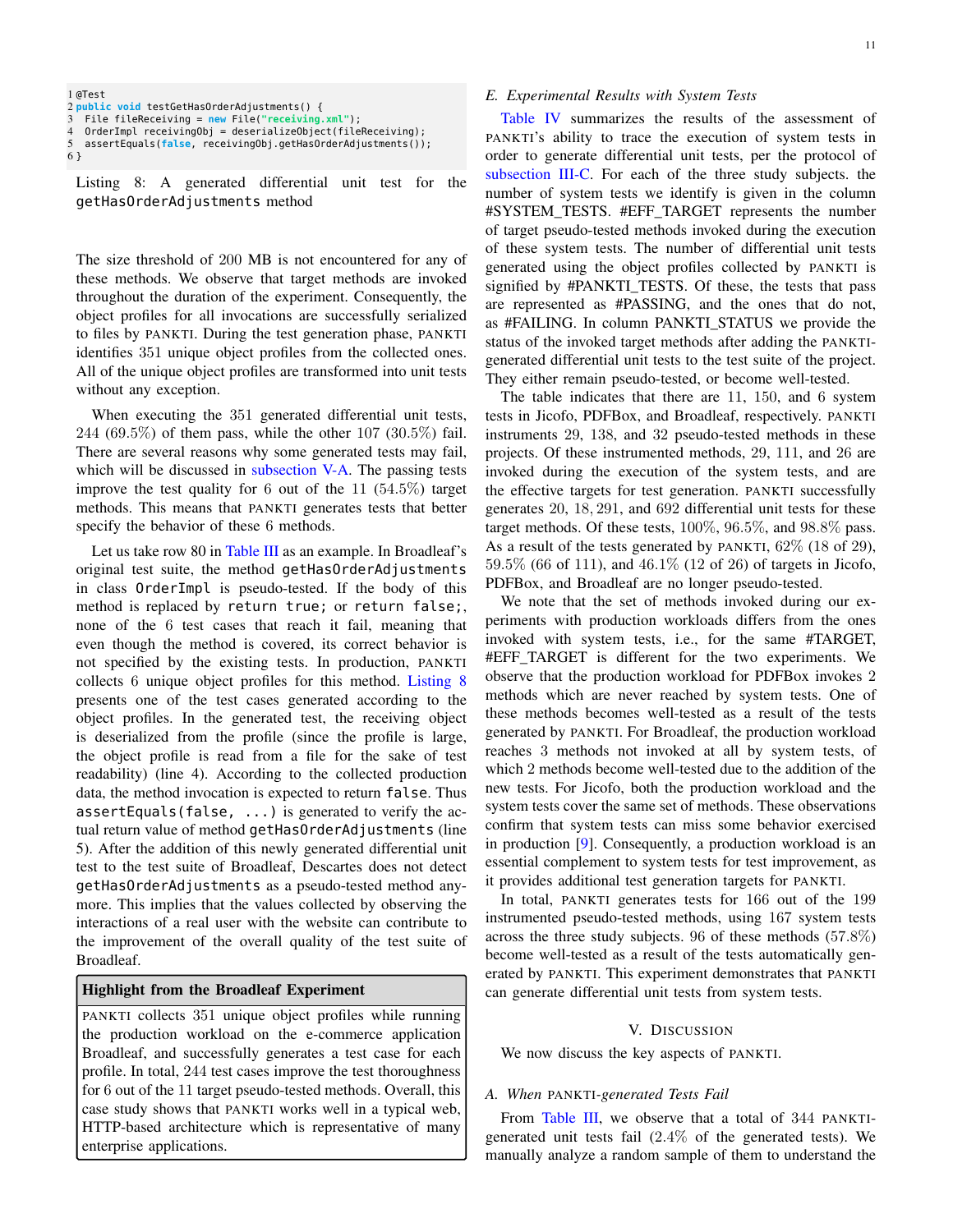| <b>PROJECT</b> | #SYSTEM TESTS | #EFF TARGET | <b>#PANKTI TESTS</b> | #PASSING        | #FAILING     | PANKTI STATUS                                           |
|----------------|---------------|-------------|----------------------|-----------------|--------------|---------------------------------------------------------|
| Jicofo         | 11            | 29/29       | 20                   | 20/20           | 0/20         | well-tested: $18/29$<br>pseudo-tested: $11/29$          |
| <b>PDFBox</b>  | 150           | 111 / 138   | 18.291               | 17,655 / 18,291 | 636 / 18,291 | well-tested: $66 / 111$<br>pseudo-tested: $45/111$      |
| Broadleaf      | 6             | 26/32       | 692                  | 684 / 692       | 8/692        | well-tested: $12/26$<br>pseudo-tested: $14/26$          |
| TOTAL          | 167           | 166 / 199   | 19.003               | 18,359 / 19,003 | 644 / 19,003 | well-tested: 96 / 166<br><b>pseudo-tested: 70 / 166</b> |

<span id="page-11-0"></span>TABLE IV: Experimental results from executing system tests of the study subjects used to evaluate PANKTI

causes. First, we find that no test generated for methods that return a primitive type, an array of a primitive type, a wrapper object for a primitive type, or an object of an enum type fail. For the tests that fail in PDFBox and Broadleaf, all methods return complex objects. Our manual analysis reveals four main reasons for a failure in a PANKTI-generated test.

*Comparison with the* equals *method can fail for arbitrary objects.* An assertEquals JUnit assertion internally invokes the equals method on the two objects being compared. According to the default implementation of equals, a value of true is returned for two objects if they have the same reference or address in memory. To perform a deep comparison on the two objects, the behavior of equals must be overridden [\[39\]](#page-15-19). As this is not guaranteed for the arbitrary objects we serialize during our experiments, the equality assertions, even for two objects that are otherwise internally identical, are prone to failure if the equals method is not, or partially, implemented. This is the case for the target methods of Broadleaf in row 85, and PDFBox in rows 51, 72, and 73 of [Table III.](#page-8-0)

*An external component or a cache is not available during testing.* Tests can fail due to the unavailability of external components at testing time (while being available in production). For example, the method getName in Broadleaf (row 77 in [Table III\)](#page-8-0) returns the name of a product as a java.lang.String object. When PANKTI collects object profiles in the production environment, the method getName returns the name of a product provided through requests to an external translation service. However, during test execution, the method getName always returns the default English name of a product because the translation service is not activated. Tests may also fail due to the unavailability of internal caches. The target methods for PDFBox in rows 37, 44, 45, 46, and 50 in [Table III](#page-8-0) access objects from in-memory caches implemented using java.lang.ref.SoftReference, which are not available in the testing environment, causing the assertions to fail.

*The target methods return objects containing transient fields.* The objects being returned by the target methods for PDFBox in rows 33, 34, 35, 53, and 73 of [Table III](#page-8-0) contain transient fields which are not serialized, by definition. Examples of such objects include java.awt.geom.GeneralPath and java.util.IdentityHashMap. This leads to failing assertions during the comparison of the returned object during the method invocation in the generated test.

*The class declaring the target method overrides the se-*

*rialization behavior.* XStream has different converters for different kinds of classes. If a class defines its own serialization behavior, for example, by implementing the java.io.Externalizable interface, XStream follows it. If the serialization or the deserialization behavior is not well designed, it can possibly lead to an assertion failure. The tests for method getBaseRetailPrice in Broadleaf (row 83 in [Table III\)](#page-8-0) fail for this reason. The method returns an object whose type is Money. Money customizes its deserialization such that a java.math.BigDecimal field is converted from a float value. However, this changes the scale of the BigDecimal, which makes the assertion fail in the generated test.

# *B. Cases where the Test Suite is not Improved*

From [Table III,](#page-8-0) we see that PANKTI generates at least one differential unit test that passes for 15 target methods, yet their status does not upgrade from pseudo-tested to tested. We analyze these cases manually. For those 15 target methods, PANKTI generates valid differential unit tests that check the behavior of these target methods when they return null, which is still a weak assertion.

We run Descartes, to determine the status of the target methods after adding the PANKTI-generated tests. For each of these 15 methods, Descartes performs one transformation on the methods: replace the body with return null;. The PANKTI-generated tests do not distinguish this transformation from the normal behavior of the method, and thus do not fail. This is a corner case of the default test adequacy criterion of PANKTI based on pseudo-tested methods. PANKTI generates valid, relevant test cases, yet the extreme case where Descartes generates a single variant goes unnoticed.

#### *C. Overhead of Generating Tests from Production Workloads*

This section reports a thorough performance evaluation of the deployment overhead of PANKTI for the three study subjects. For PDFBox, we compute the average CPU and memory utilization of 10 normal executions of the workload defined in [subsubsection III-B2,](#page-4-4) 10 executions of this workload which we monitor with Glowroot only, and 10 executions with PANKTI fully attached (Glowroot, together with the instrumentation and serialization). We find that CPU usage is 3.7% during normal execution, and 21% with Glowroot attached. We also observe that attaching PANKTI does not introduce any additional increase in CPU usage. Memory usage is 65 MB during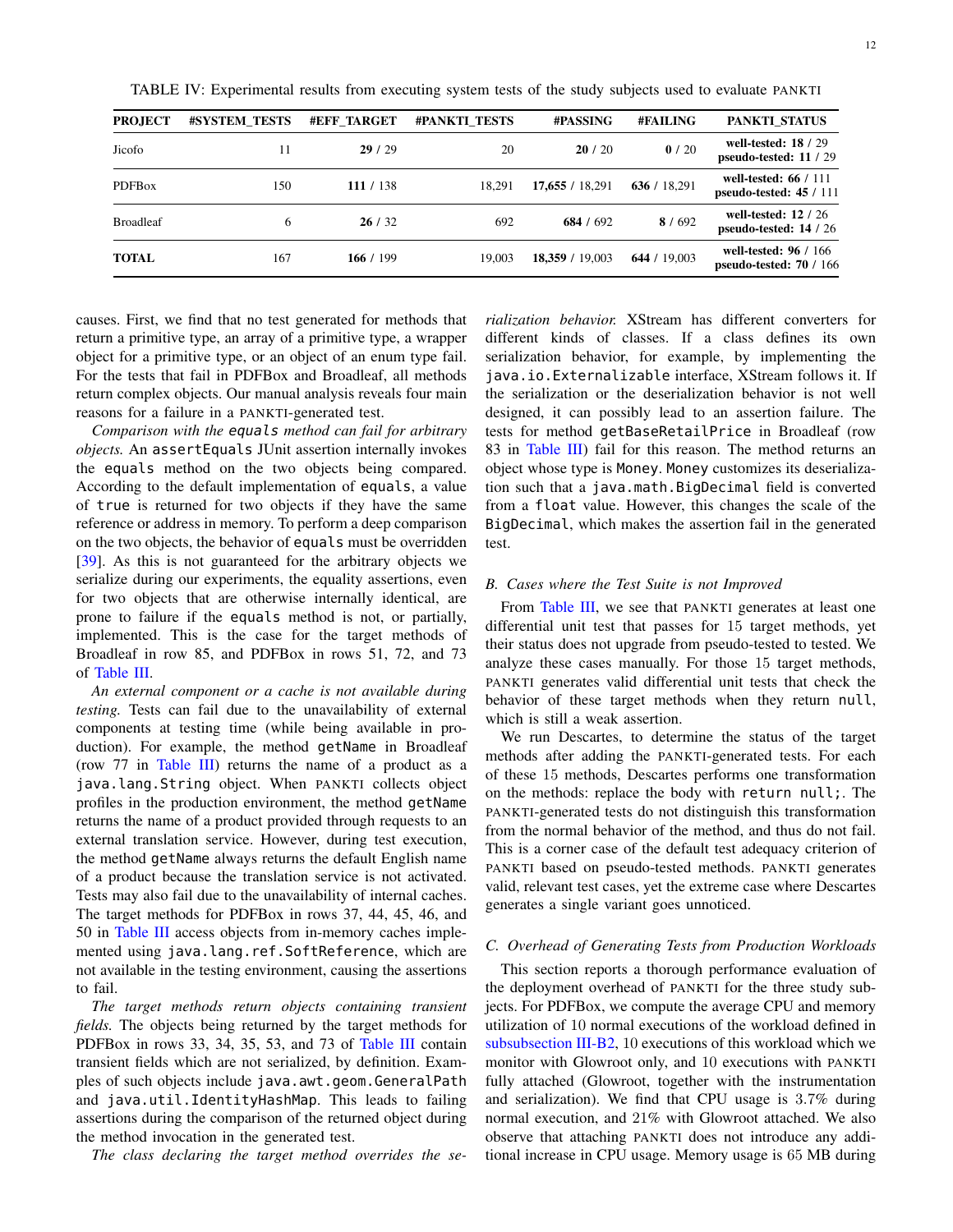normal execution, 180 MB while execution of the workload with Glowroot, and 557 MB after attaching PANKTI.

Overhead is an important aspect for interactive clientfacing applications such as Jitsi/Jicofo (videoconference) and Broadleaf (e-commerce), because it may degrade user experience. For a Jitsi videoconference, without PANKTI, we observe an average CPU and memory usage of 0.1% and 338 MB, respectively. When attaching PANKTI, we observe 5.5% CPU usage and 902 MB memory. These values drop to 0.4% and 688 MB, respectively, when ignoring the target methods that raise exceptions related to serialization (discussed in [subsection IV-B\)](#page-6-2). Packet loss rate remains stable at zero for all experiments, implying that users do not experience any side effects on video or audio quality from lost packets due to PANKTI. For Broadleaf, the average CPU and memory usage during normal execution are 16.4% and 1081 MB, respectively, and 41.8% and 1130 MB with PANKTI attached. To determine the impact on user experience, we measure the av-erage response time for HTTP requests with apache-utils<sup>[13](#page-12-0)</sup> and find that it increases by an average of 185 milliseconds. The results from these experiments can also be found at [https://github.com/castor-software/pankti-experiments.](https://github.com/castor-software/pankti-experiments)

PANKTI builds on top of Glowroot, a widely-adopted, stateof-the-art monitoring solution for Java projects. Glowroot constitutes a significant part of the overall PANKTI overhead, yet, it is still acceptable for a standard server running in a real production scenario [\[40\]](#page-15-20), and this computation price is paid by many applications in the world, in order to access the state-of-the-art monitoring provided by Glowroot. It is also important to note that these values of overhead are subject to change depending on the workload, the set of target methods, and the threshold for object profile collection, all of which are completely configurable factors.

#### *D. Coverage Change with* PANKTI

The code coverage ratio of the three case studies discussed in [section III](#page-4-0) slightly increases after adding the tests generated by PANKTI to the original test suites. For Jicofo, the PANKTI differential unit tests cover five new lines of code and six new branches. For PDFBox, the addition of the new tests results in the coverage of four more methods in the application. For Broadleaf, the new tests increase test suite coverage by one line and two branches.

<span id="page-12-0"></span>This outcome is to be expected because the test adequacy criterion used in our evaluation is pseudo-tested methods (see [subsection III-D\)](#page-5-4). Recall that, by construction, these target methods are already covered by the original test suite of the three projects. For this reason, the only coverage increase may happen in a few uncovered branches in covered methods. To this extent, code coverage can be considered as irrelevant. Instead, we fully focus on the quality of the oracle, and assess the improvement provided by PANKTI tests with regards to the oracle: still pseudo-tested or not, after adding the PANKTI tests. An interesting area of future work would be to study the impact of PANKTI-generated tests on coverage, when the targets for test generation are also selected based on coverage.

# *E. Privacy Implications*

As regulations, such as the General Data Protection Regulation (GDPR) in the European Union, gain traction, stricter policies are being enforced to address issues concerning the storage and processing of user data. One technical challenge induced by these regulations consists in finding a good balance between effective monitoring of software systems in production, and secure and lawful handling of user data [\[41\]](#page-15-21). PANKTI has privacy implications, since the production workload and object profiles may contain sensitive information, such as user names and passwords. We mitigate a part of this risk with one explicit input that specifies a selection of target methods to be instrumented: the list of target methods can be audited and adjusted by developers first, according to privacy and regulations. In this way, PANKTI would focus its instrumentation and monitoring on non-sensitive methods only. Without involving developers, it is also possible to protect users' privacy with the state-of-the-art of automated privacy-preservation techniques [\[42\]](#page-15-22), [\[43\]](#page-15-23). Overall, similar to related work on production monitoring, PANKTI has to trade-off between its capabilities and compliance with data protection laws [\[44\]](#page-15-24).

# *F. Structure and Readability of the* PANKTI *Differential Unit Tests*

Readability is an important aspect of automatically generated tests [\[45\]](#page-15-25), [\[46\]](#page-15-26). A test produced by an automated generation tool is more likely to be seamlessly integrated into an existing test suite if developers can understand it. To this end, we engineer PANKTI to ensure that generated tests are targeted and focused. For our three study subjects, each of the tests generated by PANKTI contains a clear test intention, represented in the form of a single invocation of the target method with a unique input, and a single assertion on equality of the output of the invocation and the oracle. This systematic template and precise intention ensure that these tests are inherently well-structured and easy to understand. The qualitative feedback obtained on the PANKTI test given as pull-request (see [subsection IV-C\)](#page-7-4) tends to validate this.

As described in [subsection II-E,](#page-3-5) the tests generated by PANKTI rely on production object profiles which are deserialized from the XML format during the execution of the test. Despite the well-defined structure of the tests themselves, we appreciate that these profiles can often be lengthy and potentially challenging to comprehend. As future work, we plan to conduct user studies involving developers in order to analyze the readability and debuggability [\[47\]](#page-15-27) of the tests generated by PANKTI.

# *G. Threats to Validity*

The main internal threat to validity comes from the libraries that PANKTI uses for the implementation. In the current version, XStream is used as the serialization and deserialization library. Though XStream is the state-of-the-art tool for object serialization, it sometimes fails for some special types of objects if it is not customized. For example, objects that are based on threads or thread data can not be serialized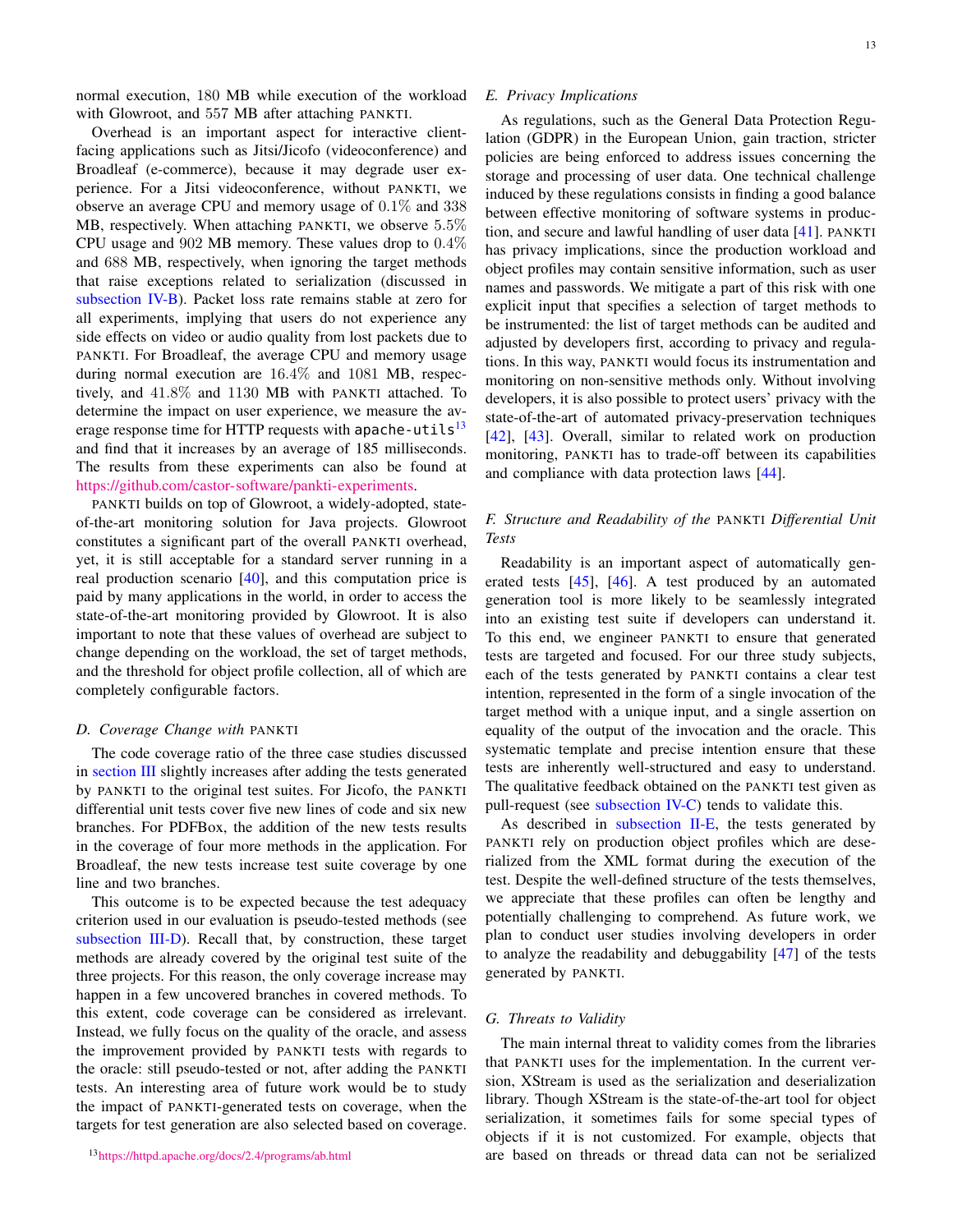by default<sup>[14](#page-13-1)</sup>. Yet, a serialization failure rarely happens for our experiments: we observe this only once in Jicofo. The workaround is engineering: it is possible to improve the ability of XStream's serialization by registering customized object converters.

The threat to external validity is related to the breadth of considered application domains. We mitigate the external threat to validity by evaluating PANKTI with three Java projects, as discussed in [section III.](#page-4-0) The main strength is that they are real-world applications that cover different production workloads and diverse production environments. We look forward to applying PANKTI with our industry partners to further improve external validity.

# VI. RELATED WORK

<span id="page-13-0"></span>PANKTI contributes to the field of automatic generation and automatic improvement of test suites. The generation of relevant test inputs [\[48\]](#page-15-28) is a key challenge in both these domains, which has been addressed through symbolic [\[49\]](#page-15-29), model-based [\[50\]](#page-15-30), or search-based techniques [\[51\]](#page-15-31). The novelty of PANKTI is twofold: first, to collect data in production and automatically turn them into test inputs; second, to target specific parts of the application code that are weakly-tested and of interest for the developers, in order to generate test cases that are valuable for the quality of the test suite.

The closest work to PANKTI is a recently developed tool called Replica, by Wang and Orso [\[52\]](#page-15-32). It traces production behavior as a sequence of method calls and uses these traces to spot behaviors triggered in production but not covered by the test suite. Replica then uses a guided symbolic execution of the program to "mimic" this behavior and to generate inputs for untested behavior. The primary difference with PANKTI is that we generate test oracles from the actual observations made in production, and not from symbolic execution. PANKTI also collects a different type of trace compared to Replica: object profiles instead of sequences of method calls. Focusing on object profiles, we can generate test data that recreate production conditions.

#### *A. Generating tests from execution traces*

Thummalapenta *et al.* [\[53\]](#page-15-33) mine program execution traces, which include method calls, arguments, and return values, to generate parameterized unit tests implemented as regression tests with Pex [\[54\]](#page-15-34). Marchetto *et al.* [\[55\]](#page-15-35) define a methodology to generate Selenium tests from event logs for web applications. Sampath *et al.* [\[56\]](#page-15-36) apply incremental concept analysis to cluster similar test cases, generated from user-session based testing of web applications. Several works generate test cases that reproduce failures [\[57\]](#page-15-37), [\[58\]](#page-15-38), [\[29\]](#page-15-9). In particular, Artzi *et al.* propose ReCrash<sup>[15](#page-13-2)</sup> to turn runtime observations into unit tests that reproduce failures [\[29\]](#page-15-9). ReCrash works in a similar fashion as PANKTI in that it serializes object states observed during execution. However, unlike PANKTI, its goal is not to generate tests for target methods that need better testing, but to generate tests that raise the same exceptions as observed in production. In particular, ReCrash has no feature to create derived oracles. More recently, Utting *et al.* [\[59\]](#page-15-39) apply machine learning to user and test execution traces in order to identify test inadequacies and generate new tests for usage scenarios that are missing from the test suite. Křikava and Vitek [\[26\]](#page-15-6) record function calls, including arguments, in execution traces of software packages developed in the R language, and extract unit tests from them with the goal of improving coverage. Similar to these studies, PANKTI relies on the observation of an executing application for test generation. Compared to these tools, the key novelty of PANKTI is the execution representation using object profiles, which has never been proposed so far. Moreover, PANKTI allows developers to choose which methods to target for test generation.

#### *B. Test suite improvement*

Danglot *et al.* [\[38\]](#page-15-18) and Baudry *et al.* [\[60\]](#page-15-40) propose to transform existing test methods into new ones that globally improve the coverage and the mutation score of the test suite [\[61\]](#page-15-41). Tillman and Schulte [\[62\]](#page-15-42) suggest the use of symbolic execution to generalize traditional unit tests into parameterized unit tests and instantiating these PUTs to obtain concrete tests for higher test coverage. Saff *et al.* [\[36\]](#page-15-16) develop a test refactoring technique to automatically generate unit tests from bulky system tests. Harder *et al.* [\[8\]](#page-14-7) compute the operational difference based on the behavior of a program observed during execution in semantic terms with Daikon [\[63\]](#page-15-43) to keep only those test cases that add to the abstraction. This results in a test suite that is minimal but better at detecting faults than a suite with high coverage. Chen *et al.* [\[64\]](#page-16-0) address the issues related to behavioral backward incompatibilities (BBIs), and propose the early detection of BBIs in libraries across their client projects by prioritizing and executing the clients' tests. The goal of these studies, like ours, is to improve the test quality of the project. The key differences are that PANKTI bases its test input and derived oracle generation process on observations collected in production, and that it targets test generation on a subset of methods that the developers consider as relevant for test improvement.

# *C. Handling the oracle problem*

The oracle problem in software testing refers to the identification of the desired behavior of a program unit  $[65]$ . In their survey, Barr *et al.* [\[2\]](#page-14-1) investigate four aspects in the literature that address the oracle problem, namely specified, derived, and implicit oracles, and the lack of automated test oracles. Gay *et al.* [\[66\]](#page-16-2) combine monitoring the execution of test cases, with mutation testing, in order to automatically select oracle data. Bertolino *et al.* [\[67\]](#page-16-3) execute tests in-vivo, as an application executes, effectively leveraging production data as oracles and allowing the discovery of corner-cases that may otherwise be rare in the testing environment. The oracle can be automated, taking the domain into account. For instance, the ADVISOR tool of Genç *et al.* [\[68\]](#page-16-4) automates the test oracle in systems with a graphical/visual output, which can otherwise be very inaccurate due to contextual differences between an

<span id="page-13-1"></span><sup>14</sup>[https://x-stream.github.io/faq.html#Serialization\\_types](https://x-stream.github.io/faq.html#Serialization_types)

<span id="page-13-2"></span><sup>15</sup><http://groups.csail.mit.edu/pag/reCrash/>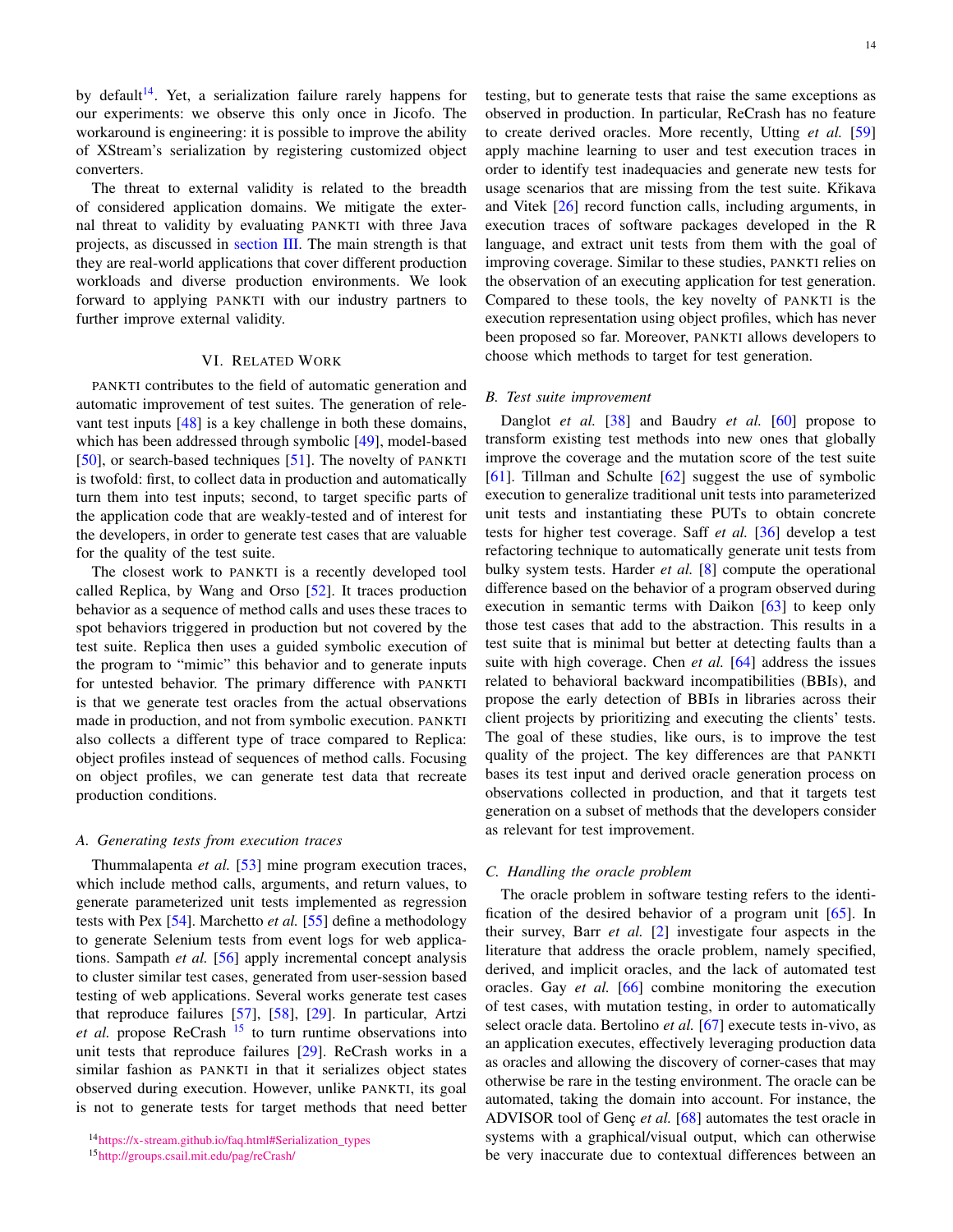output image and a reference image. PANKTI approaches the oracle problem by automatically synthesizing derived oracles from production observations, which is novel to the best our knowledge.

Our work is different from the technique of Elbaum *et al.* [\[14\]](#page-14-13), who also generate derived oracles: they use system tests whereas PANKTI uses production workloads; their approach does not allow the set of target methods to be configured according to a developer-defined criterion. Moreover, PANKTI can generate tests for methods that are never tested, while the technique of Elbaum *et al.* generates test cases exclusively for methods that are covered by system-level tests

# *D. Capture and replay*

Joshi and Orso [\[69\]](#page-16-5) present a capture and replay tool, and propose potential applications, including the generation of regression tests. Their tool captures selectively at the boundary of a subset of the application under study as it executes. Steven *et al.* [\[70\]](#page-16-6) design a tool called JRapture that captures the sequence of interactions between an executing Java program and components on the host system such as files, or events on graphical user interfaces. These sequences can then be replayed for observation-based testing. GenUTest [\[28\]](#page-15-8) is a capture and replay tool which logs method calls and the sequence of their occurrence, in a medium-sized, executing instrumented program. The arguments passed to and values returned from methods are serialized into logs, which are utilized for the generation of unit tests and mocks for methods, including test assertions. Saieva *et al.* [\[71\]](#page-16-7) generate ad-hoc tests that replay recorded user execution traces in order to test candidate patches for critical security bugs. The uniqueness of PANKTI is that object profiles are captured not for the purpose of replaying the same sequence of operations on the system, but for specifying the behavior of target methods, through focused differential unit tests, with derived test oracles. This is in contrast to capture and replay systems, which typically lack oracles.

# VII. CONCLUSION

<span id="page-14-15"></span>This paper has introduced PANKTI, a tool that observes Java programs in production to automatically generate differential unit tests. PANKTI observes specific methods that are weaklytested according to a test adequacy criterion and introduces a novel technique based on the collection of object profiles. We have conducted experiments with three sizeable, popular, multi-domain, open-source Java projects to assess PANKTI's ability at monitoring production and at improving real-world test suites. PANKTI successfully generates differential unit tests that improve the testing of 53 of the 86 (61.6%) methods targeted across our three study subjects. This shows that PANKTI is able to generate tests for real-world Java software.

In follow-up studies, we will broaden the scope of test improvement to other weakly-tested parts. In particular, one can focus on methods that are not reached by any existing test but executed in the field, the existence of which has been demonstrated by Wang *et al.* [\[9\]](#page-14-8) and Gittens *et al.* [\[72\]](#page-16-8). Also, we wish to explore test input minimization by utilizing

partial object profiles instead of the whole. Our second thread for future work consists in extending PANKTI to generate integration- or system-level tests, by considering arbitrary sequences of method invocations across different classes.

#### **REFERENCES**

- <span id="page-14-0"></span>[1] T. Y. Chen and R. Merkel, "An upper bound on software testing effectiveness," *ACM Transactions on Software Engineering and Methodology (TOSEM)*, vol. 17, no. 3, pp. 1–27, 2008.
- <span id="page-14-1"></span>[2] E. T. Barr, M. Harman, P. McMinn, M. Shahbaz, and S. Yoo, "The oracle problem in software testing: A survey," *IEEE transactions on software engineering*, vol. 41, no. 5, pp. 507–525, 2014.
- <span id="page-14-2"></span>[3] G. Catolino, F. Palomba, A. Zaidman, and F. Ferrucci, "How the experience of development teams relates to assertion density of test classes," in *2019 IEEE International Conference on Software Maintenance and Evolution, ICSME 2019, Cleveland, OH, USA, September 29 - October 4, 2019*, pp. 223–234, IEEE, 2019.
- <span id="page-14-3"></span>[4] P. S. Kochhar, D. Lo, J. Lawall, and N. Nagappan, "Code coverage and postrelease defects: A large-scale study on open source projects," *IEEE Transactions on Reliability*, vol. 66, no. 4, pp. 1213–1228, 2017.
- <span id="page-14-4"></span>[5] G. Grano, C. De Iaco, F. Palomba, and H. C. Gall, "Pizza versus pinsa: On the perception and measurability of unit test code quality," in *Proc. of the International Conference on Software Maintenance and Evolution (ICSME)*, pp. 336–347, 2020.
- <span id="page-14-5"></span>[6] B. Danglot, O. Vera-Perez, Z. Yu, A. Zaidman, M. Monperrus, and B. Baudry, "A snowballing literature study on test amplification," *Journal of Systems and Software*, vol. 157, 2019.
- <span id="page-14-6"></span>[7] T. Xie, "Augmenting automatically generated unit-test suites with regression oracle checking," in *European Conference on Object-Oriented Programming*, pp. 380–403, Springer, 2006.
- <span id="page-14-7"></span>[8] M. Harder, J. Mellen, and M. D. Ernst, "Improving test suites via operational abstraction," in *25th International Conference on Software Engineering, 2003. Proceedings.*, pp. 60–71, IEEE, 2003.
- <span id="page-14-8"></span>[9] Q. Wang, Y. Brun, and A. Orso, "Behavioral execution comparison: Are tests representative of field behavior?," in *2017 IEEE International Conference on Software Testing, Verification and Validation (ICST)*, pp. 321–332, IEEE, 2017.
- <span id="page-14-9"></span>[10] M. Gligoric, A. Groce, C. Zhang, R. Sharma, M. A. Alipour, and D. Marinov, "Comparing non-adequate test suites using coverage criteria," in *Proceedings of the 2013 International Symposium on Software Testing and Analysis*, pp. 302–313, 2013.
- <span id="page-14-10"></span>[11] M. Hilton, J. Bell, and D. Marinov, "A large-scale study of test coverage evolution," in *Proc. of the International Conference on Automated Software Engineering, ASE*, pp. 53–63, 2018.
- <span id="page-14-11"></span>[12] G. Petrović and M. Ivanković, "State of mutation testing at google," in *Proceedings of the 40th international conference on software engineering: Software engineering in practice*, pp. 163–171, 2018.
- <span id="page-14-12"></span>[13] Y. Ma, J. Offutt, and Y. R. Kwon, "Mujava: a mutation system for java," in *Proc. of the International Conference on Software Engineering (ICSE)*, pp. 827–830, 2006.
- <span id="page-14-13"></span>[14] S. Elbaum, H. N. Chin, M. B. Dwyer, and J. Dokulil, "Carving differential unit test cases from system test cases," in *Proceedings of the 14th ACM SIGSOFT international symposium on Foundations of software engineering*, pp. 253–264, 2006.
- <span id="page-14-14"></span>[15] R. Niedermayr, E. Juergens, and S. Wagner, "Will my tests tell me if i break this code?," in *2016 IEEE/ACM International Workshop on Continuous Software Evolution and Delivery (CSED)*, pp. 23–29, IEEE, 2016.
- <span id="page-14-16"></span>[16] L. Inozemtseva and R. Holmes, "Coverage is not strongly correlated with test suite effectiveness," in *Proceedings of the 36th international conference on software engineering*, pp. 435–445, 2014.
- <span id="page-14-17"></span>[17] Y. Zhang and A. Mesbah, "Assertions are strongly correlated with test suite effectiveness," in *Proceedings of the 2015 10th Joint Meeting on Foundations of Software Engineering*, pp. 214–224, 2015.
- <span id="page-14-18"></span>[18] L. Zhang and M. Monperrus, "Tripleagent: Monitoring, perturbation and failure-obliviousness for automated resilience improvement in java applications," in *Proceedings of the IEEE International Symposium on Software Reliability Engineering*, 2019.
- <span id="page-14-19"></span>[19] B. Danglot, M. Monperrus, W. Rudametkin, and B. Baudry, "An approach and benchmark to detect behavioral changes of commits in continuous integration," *Empirical Software Engineering*, vol. 25, no. 4, pp. 2379–2415, 2020.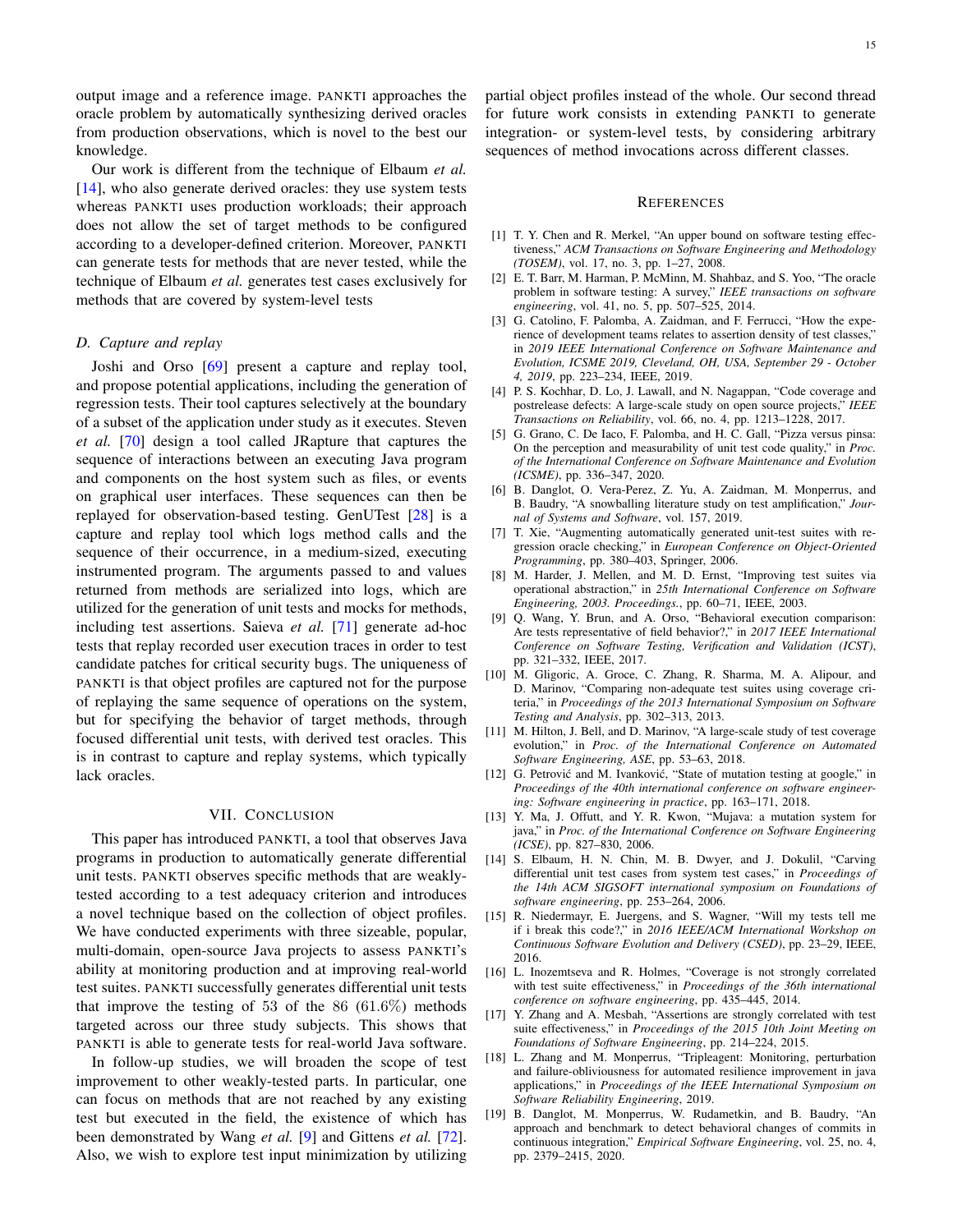- <span id="page-15-0"></span>[20] Y. T. Chen, R. Gopinath, A. Tadakamalla, M. D. Ernst, R. Holmes, G. Fraser, P. Ammann, and R. Just, "Revisiting the relationship between fault detection, test adequacy criteria, and test set size," in *2020 35th IEEE/ACM International Conference on Automated Software Engineering (ASE)*, pp. 237–249, IEEE, 2020.
- <span id="page-15-1"></span>[21] O. L. Vera-Pérez, B. Danglot, M. Monperrus, and B. Baudry, "A comprehensive study of pseudo-tested methods," *Empirical Software Engineering*, vol. 24, no. 3, pp. 1195–1225, 2019.
- <span id="page-15-2"></span>[22] S. Butler, J. Gamalielsson, B. Lundell, C. Brax, A. Mattsson, T. Gustavsson, J. Feist, and E. Lönroth, "Maintaining interoperability in open source software: A case study of the apache pdfbox project," *Journal of Systems and Software*, vol. 159, p. 110452, 2020.
- <span id="page-15-3"></span>[23] D. Schuler and A. Zeller, "Assessing oracle quality with checked coverage," in *2011 Fourth IEEE International Conference on Software Testing, Verification and Validation*, pp. 90–99, 2011.
- <span id="page-15-4"></span>[24] E. Costlow, "The State of Java Serialization." [https://www.infoq.com/](https://www.infoq.com/articles/java-serialization-aug18/) [articles/java-serialization-aug18/](https://www.infoq.com/articles/java-serialization-aug18/) (accessed 2020-10-14).
- <span id="page-15-5"></span>[25] K. Maeda, "Performance evaluation of object serialization libraries in xml, json and binary formats," in *2012 Second International Conference on Digital Information and Communication Technology and it's Applications (DICTAP)*, pp. 177–182, 2012.
- <span id="page-15-6"></span>[26] F. Křikava and J. Vitek, "Tests from traces: automated unit test extraction for r," in *Proceedings of the 27th ACM SIGSOFT International Symposium on Software Testing and Analysis*, pp. 232–241, 2018.
- <span id="page-15-7"></span>[27] J. Bell, O. Legunsen, M. Hilton, L. Eloussi, T. Yung, and D. Marinov, "Deflaker: Automatically detecting flaky tests," in *2018 IEEE/ACM 40th International Conference on Software Engineering (ICSE)*, pp. 433–444, IEEE, 2018.
- <span id="page-15-8"></span>[28] B. Pasternak, S. Tyszberowicz, and A. Yehudai, "Genutest: a unit test and mock aspect generation tool," *International journal on software tools for technology transfer*, vol. 11, no. 4, p. 273, 2009.
- <span id="page-15-9"></span>[29] S. Artzi, S. Kim, and M. D. Ernst, "Recrash: Making software failures reproducible by preserving object states," in *European conference on object-oriented programming*, pp. 542–565, Springer, 2008.
- <span id="page-15-10"></span>[30] R. Pawlak, M. Monperrus, N. Petitprez, C. Noguera, and L. Seinturier, "Spoon: A Library for Implementing Analyses and Transformations of Java Source Code," *Software: Practice and Experience*, vol. 46, pp. 1155–1179, 2015. update for oadoi on Nov 02 2018.
- <span id="page-15-11"></span>[31] B. Flyvbjerg, "Five misunderstandings about case-study research," *Qualitative inquiry*, vol. 12, no. 2, pp. 219–245, 2006.
- <span id="page-15-12"></span>[32] S. Garfinkel, P. Farrell, V. Roussev, and G. Dinolt, "Bringing science to digital forensics with standardized forensic corpora," *digital investigation*, vol. 6, pp. S2–S11, 2009.
- <span id="page-15-13"></span>[33] T. Kuchta, T. Lutellier, E. Wong, L. Tan, and C. Cadar, "On the correctness of electronic documents: studying, finding, and localizing inconsistency bugs in pdf readers and files," *Empirical Software Engineering*, vol. 23, no. 6, pp. 3187–3220, 2018.
- <span id="page-15-14"></span>[34] S. Messaoudi, D. Shin, A. Panichella, D. Bianculli, and L. Briand, "Log-based slicing for system-level test cases," in *2021 ACM SIGSOFT International Symposium on Software Testing and Analysis (ISSTA)*, 2021.
- <span id="page-15-15"></span>[35] C. Wang, F. Pastore, A. Goknil, L. Briand, and Z. Iqbal, "Automatic generation of system test cases from use case specifications," in *Proceedings of the 2015 international symposium on software testing and analysis*, pp. 385–396, 2015.
- <span id="page-15-16"></span>[36] D. Saff, S. Artzi, J. H. Perkins, and M. D. Ernst, "Automatic test factoring for java," in *Proceedings of the 20th IEEE/ACM international Conference on Automated software engineering*, pp. 114–123, 2005.
- <span id="page-15-17"></span>[37] M. Jorde, S. Elbaum, and M. B. Dwyer, "Increasing test granularity by aggregating unit tests," in *2008 23rd IEEE/ACM International Conference on Automated Software Engineering*, pp. 9–18, 2008.
- <span id="page-15-18"></span>[38] B. Danglot, O. L. Vera-Pérez, B. Baudry, and M. Monperrus, "Automatic test improvement with dspot: a study with ten mature open-source projects," *Empirical Software Engineering*, vol. 24, no. 4, pp. 2603– 2635, 2019.
- <span id="page-15-19"></span>[39] B. Weidig, "Equality and Comparison in Java: Pitfalls and Best Practices." [Link to Medium post](https://medium.com/better-programming/equality-and-comparison-in-java-pitfalls-and-best-practices-96b713e7009) (accessed 2020-11-19).
- <span id="page-15-20"></span>[40] O. Cornejo, D. Briola, D. Micucci, and L. Mariani, "In-the-field monitoring of functional calls: Is it feasible?," *Journal of Systems and Software*, vol. 163, p. 110523, 2020.
- <span id="page-15-21"></span>[41] F. Menges, T. Latzo, M. Vielberth, S. Sobola, H. C. Pöhls, B. Taubmann, J. Köstler, A. Puchta, F. Freiling, H. P. Reiser, *et al.*, "Towards gdprcompliant data processing in modern siem systems," *Computers & Security*, vol. 103, p. 102165, 2021.
- <span id="page-15-22"></span>[42] H. Zhang, S. Latif, R. Bassily, and A. Rountev, "Differentiallyprivate control-flow node coverage for software usage analysis," in

*29th USENIX Security Symposium, USENIX Security 2020, August 12- 14, 2020* (S. Capkun and F. Roesner, eds.), pp. 1021–1038, USENIX Association, 2020.

- <span id="page-15-23"></span>[43] T. Pulls, R. Peeters, and K. Wouters, "Distributed privacy-preserving transparency logging," in *Proceedings of the 12th ACM Workshop on Workshop on Privacy in the Electronic Society*, WPES '13, (New York, NY, USA), p. 83–94, Association for Computing Machinery, 2013.
- <span id="page-15-24"></span>[44] A. Shah, V. Banakar, S. Shastri, M. Wasserman, and V. Chidambaram, "Analyzing the impact of {GDPR} on storage systems," in *11th* {*USENIX*} *Workshop on Hot Topics in Storage and File Systems (HotStorage 19)*, 2019.
- <span id="page-15-25"></span>[45] F. Palomba, D. Di Nucci, A. Panichella, R. Oliveto, and A. De Lucia, "On the diffusion of test smells in automatically generated test code: An empirical study," in *2016 IEEE/ACM 9th International Workshop on Search-Based Software Testing (SBST)*, pp. 5–14, 2016.
- <span id="page-15-26"></span>[46] E. Daka, J. Campos, G. Fraser, J. Dorn, and W. Weimer, "Modeling readability to improve unit tests," in *Proceedings of the 2015 10th Joint Meeting on Foundations of Software Engineering*, pp. 107–118, 2015.
- <span id="page-15-27"></span>[47] A. J. Ko and B. A. Myers, "Designing the whyline: a debugging interface for asking questions about program behavior," in *Proceedings of the SIGCHI conference on Human factors in computing systems*, pp. 151– 158, 2004.
- <span id="page-15-28"></span>[48] S. Anand, E. K. Burke, T. Y. Chen, J. Clark, M. B. Cohen, W. Grieskamp, M. Harman, M. J. Harrold, P. Mcminn, A. Bertolino, *et al.*, "An orchestrated survey of methodologies for automated software test case generation," *Journal of Systems and Software*, vol. 86, no. 8, pp. 1978–2001, 2013.
- <span id="page-15-29"></span>[49] G. Fraser, F. Wotawa, and P. E. Ammann, "Testing with model checkers: a survey," *Software Testing, Verification and Reliability*, vol. 19, no. 3, pp. 215–261, 2009.
- <span id="page-15-30"></span>[50] M. Utting, A. Pretschner, and B. Legeard, "A taxonomy of model-based testing approaches," *Software testing, verification and reliability*, vol. 22, no. 5, pp. 297–312, 2012.
- <span id="page-15-31"></span>[51] P. McMinn, "Search-based software testing: Past, present and future," in *2011 IEEE Fourth International Conference on Software Testing, Verification and Validation Workshops*, pp. 153–163, IEEE, 2011.
- <span id="page-15-32"></span>[52] Q. Wang and A. Orso, "Improving testing by mimicking user behavior," in *2020 IEEE International Conference on Software Maintenance and Evolution (ICSME)*, pp. 488–498, IEEE, 2020.
- <span id="page-15-33"></span>[53] S. Thummalapenta, J. De Halleux, N. Tillmann, and S. Wadsworth, "Dygen: automatic generation of high-coverage tests via mining gigabytes of dynamic traces," in *International Conference on Tests and Proofs*, pp. 77–93, Springer, 2010.
- <span id="page-15-34"></span>[54] N. Tillmann and J. De Halleux, "Pex–white box test generation for. net," in *International conference on tests and proofs*, pp. 134–153, Springer, 2008.
- <span id="page-15-35"></span>[55] A. Marchetto, P. Tonella, and F. Ricca, "State-based testing of ajax web applications," in *2008 1st International Conference on Software Testing, Verification, and Validation*, pp. 121–130, IEEE, 2008.
- <span id="page-15-36"></span>[56] S. Sampath, S. Sprenkle, E. Gibson, L. Pollock, and A. S. Greenwald, "Applying concept analysis to user-session-based testing of web applications," *IEEE Transactions on Software Engineering*, vol. 33, no. 10, pp. 643–658, 2007.
- <span id="page-15-37"></span>[57] P. Derakhshanfar, X. Devroey, G. Perrouin, A. Zaidman, and A. van Deursen, "Search-based crash reproduction using behavioural model seeding," *Softw. Test. Verification Reliab.*, vol. 30, no. 3, 2020.
- <span id="page-15-38"></span>[58] J. Xuan, X. Xie, and M. Monperrus, "Crash reproduction via test case mutation: let existing test cases help," in *Proc. of the Joint Meeting on Foundations of Software Engineering, ESEC/FSE*, pp. 910–913, ACM, 2015.
- <span id="page-15-39"></span>[59] M. Utting, B. Legeard, F. Dadeau, F. Tamagnan, and F. Bouquet, "Identifying and generating missing tests using machine learning on execution traces," in *Proc. of the International Conference On Artificial Intelligence Testing*, pp. 83–90, 2020.
- <span id="page-15-40"></span>[60] B. Baudry, F. Fleurey, J. Jézéquel, and Y. L. Traon, "Genes and bacteria for automatic test cases optimization in the .net environment," in *Proc. of the Int. Symposium on Software Reliability Engineering (ISSRE)*, pp. 195–206, 2002.
- <span id="page-15-41"></span>[61] R. A. DeMillo, R. J. Lipton, and F. G. Sayward, "Hints on test data selection: Help for the practicing programmer," *Computer*, vol. 11, no. 4, pp. 34–41, 1978.
- <span id="page-15-42"></span>[62] N. Tillmann and W. Schulte, "Unit tests reloaded: Parameterized unit testing with symbolic execution," *IEEE software*, vol. 23, no. 4, pp. 38– 47, 2006.
- <span id="page-15-43"></span>[63] M. D. Ernst, J. H. Perkins, P. J. Guo, S. McCamant, C. Pacheco, M. S. Tschantz, and C. Xiao, "The daikon system for dynamic detection of likely invariants," *Science of computer programming*, vol. 69, no. 1-3, pp. 35–45, 2007.